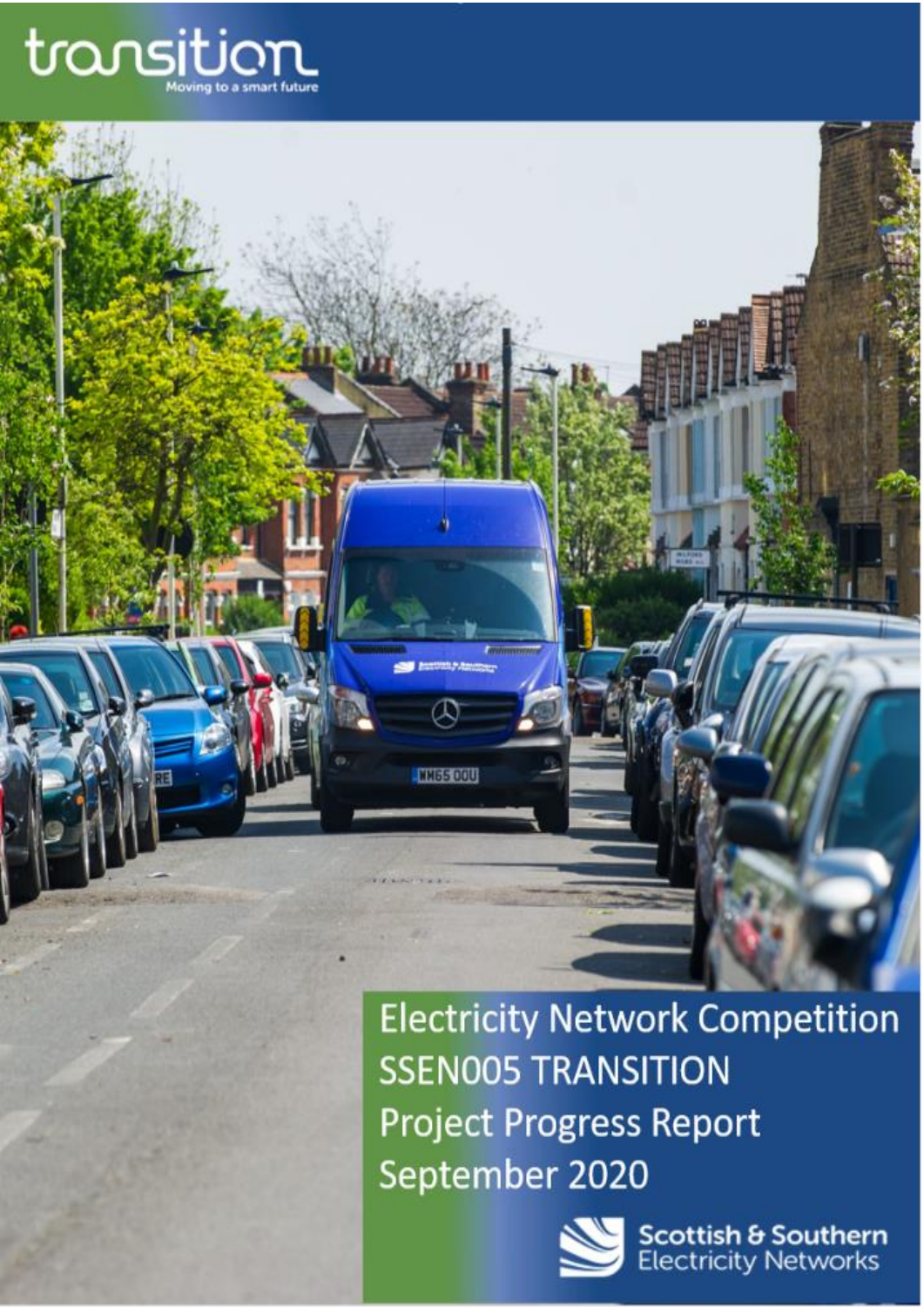## **1) Executive Summary**

### **Overview of TRANSITION**

The GB network continues to evolve, and there is a clear need for networks to adapt, become more flexible, enhance operations and allow new technologies and new market models (such as peer-to-peer trading) to emerge. The 'fit-and-forget' approach of traditional network operation relied on predictable energy use and production that matched that use. The transition to DSO (Distribution System Operations) has the potential to bring significant benefits to customers; however, it also brings a range of new complex challenges, unintended consequences and risks for market participants, new entrants and the network licensees themselves.

The ENA Open Networks Project (ON-P) is focussed on defining the DNO (Distribution Network Operator) transition to a DSO model and has been endorsed by the UK Government's Smart Systems and Flexibility Plan.

TRANSITION is an Ofgem Electricity Network Innovation Competition (NIC) funded project. Led by SSEN in conjunction with our project partners ENWL, CGI, Origami and Atkins.

TRANSITION, based on the outputs of ON-P, will inform the design requirements of a Neutral Market Facilitator (NMF) and Whole System Coordinator (WSC), develop the roles and responsibilities within the marketplace, develop the market rules required for the trials, and implement and test the concept of the systems by means of trials in Oxfordshire.

The TRANSITION NIC project gained Ofgem funding as part of a collaboration agreement between TRANSITION (SSEN project) and two other NIC projects known as EFFS (WPD project) and FUSION (SPEN project), all three collectively known in the industry as T.E.F.

In addition, the project is also integral to the Local Energy Oxfordshire (LEO) project, a UK Industrial Strategy funded project. Both TRANSITION and LEO have objectives that are closely aligned and when combined significantly enhance the overall learning.

### **Progress within this Reporting Period**

During this reporting period, October 2019 to September 2020, the Project has focused on:

- o Successfully completing the procurement of NMF and WSC systems
- o Finalising High Level Design (HLD) and requirements
- o Developing the Commercial arrangements and Flexibility Services to trial
- o Developing the basic Market Rules which will be utilised during the Trial Phase
- o Trial site identification with our LEO partners.
- o Commenced the installation of substation monitoring
- o Interfacing extensively with the Project LEO, the T.E.F. collaboration, ON-P and other stakeholders.

### **Deliverables**

The project has successfully completed both Project Deliverables which were due within this reporting period.

- o The Project completed its third deliverable, "Stakeholder feedback event (Stage Gate)" with the joint T.E.F Stage Gate submitted on 28th February 2020, and subsequently approved by Ofgem on 4<sup>th</sup> May 2020. The report has been published on the TRANSITON project website.
- o The Project completed its fourth deliverable, "WP7 Deployment - Develop appropriate commercial arrangements and contract templates for flexibility services. Network adaptation for trial deployment", with two reports submitted on 30th July 2020, both of which were published on the TRANSITION project website.
- o The next Deliverable, "WP7 Deployment Platform Full Acceptance Testing completed"; is on schedule to be completed by 30th June 2021.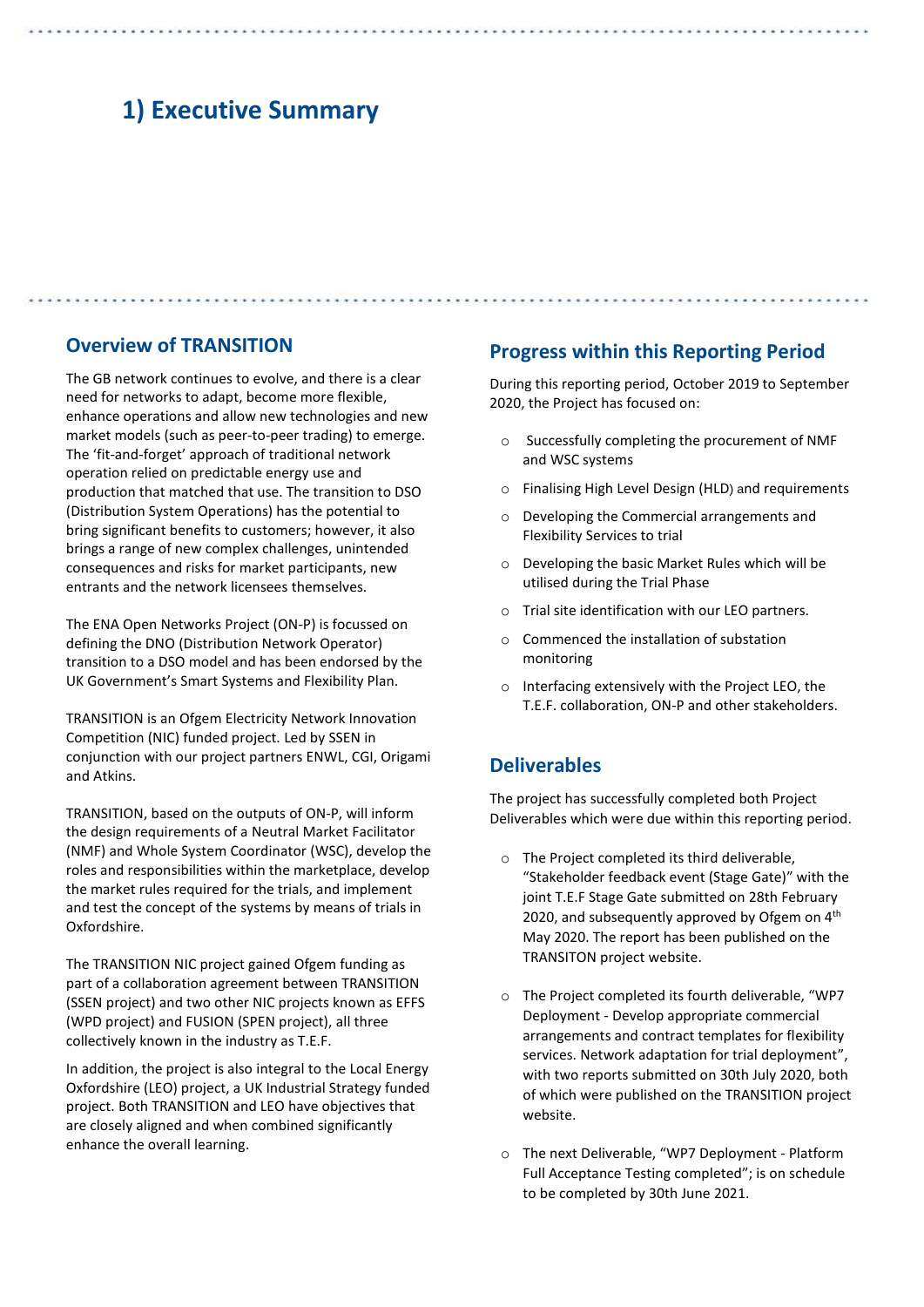# **1) Executive Summary**

### **Risks**

The main risks to the project are:

- o Stakeholder engagement and dissemination activities delayed due to Covid-19: Due to the ongoing restrictions associated with Covid-19, any stakeholder face to face sessions planned for 2020 have/will not been possible. To ensure that engagement with stakeholders is maintained and knowledge is shared the project is proactively reviewing alternative delivery methods such as online tools and webinars. In addition, the project is investigating the possibility of developing an online flexibility market tool to develop learnings and feedback from stakeholders.
- o Ensuring a diverse range of assets are available for the trials. A broad range of assets categorised for example by technology type, capacity, voltage level, low carbon etc will bring depth to the trial learnings. A lack of diversity of assets may affect the learning outcomes. Ongoing dialogue with LEO partners is underway to ensure a variety of assets are available within the trial zones. Also, the project is investigating the possibility of utilising existing assets within the trial zones.
- o Control system (NMF/WSC) fails to perform to specification. Failure to meet the intended scope of the systems may affect the output of the trials, with negative effects on business case development. Where possible the project will benchmark or use simulations to test system operation under various conditions, as well as the use of Service Level Agreements to ensure delivery by selected supplier. Finally, the contract has included development milestones to regularly check progress.

### **Dissemination**

During this reporting period, the project has led, presented or attended several events, webinars and conferences with the purpose of engaging with and sharing learnings with both internal and external stakeholders.

During this reporting period, project information has been shared with both our internal and external stakeholders, through twelve publications uploaded on the TRANSTION project website.

In addition to this we have used a combination of news releases and social media to communicate key milestones and deliverables to our audiences with articles in relevant trade press and local Oxfordshire news press.

Details of dissemination activities are contained in section  $\mathcal{L}$ 

For more information, the TRANSITION project website address is: <https://ssen-transition.com/>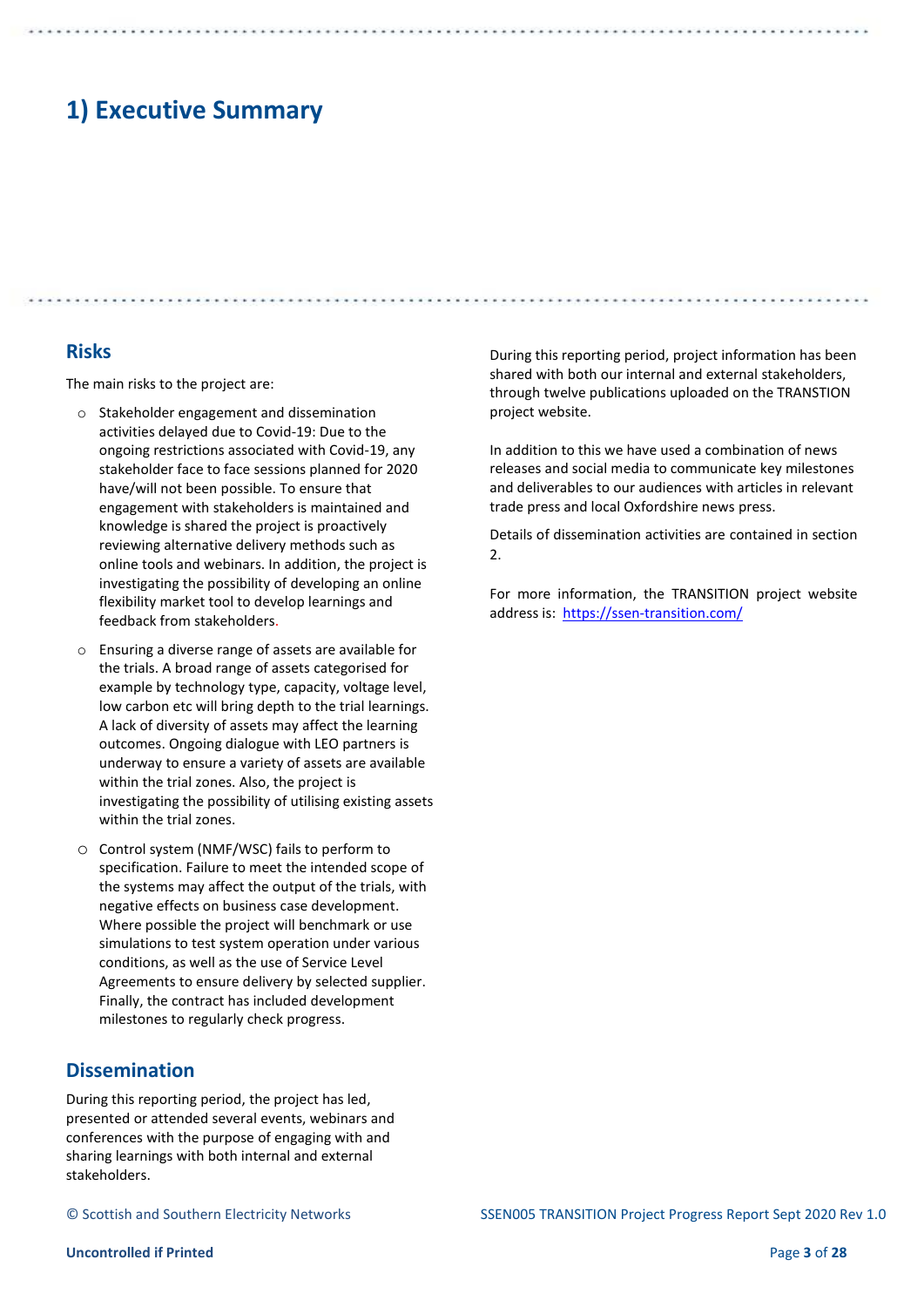### **Project Summary**

The project is split into two distinct phases; Phase 1 the Requirements phase, and Phase 2 the Deployment and Trial phase. During this reporting period the project transitioned from Phase 1 to Phase 2 following the approval of the Stage Gate submission in May 2020.

Phase 1 focused on the definition of requirements, stakeholder engagement and consultation, IT architecture and integration requirements, trial site identification and the specification of the proposed trials. The business case was reviewed by SSEN at the end of Phase 1 to ensure the scope and content were still appropriate in this rapidly changing area, to maintain alignment with the Open Networks Project (ON-P), and to incorporate learning from other innovation projects in this area.

The first half of this reporting period focused on finalising the requirements for the NMF and WSC systems, as well as preparation for the Stage Gate submission. The second half of this reporting period focused on the NMF and WSC tender process, as well as the development of commercial arrangement for trial deployment.

The Project is managed via six work packages. An update on the progress made on each work package during this reporting period is provided below.

### **Project Management**

The project team regularly engage with our T.E.F. project partners, LEO project partners, ON-P Workstreams as well as other innovation projects.

During this period, contracts have been awarded for:

- o Project partner works to cover deliverables associated with work package WP4 (Origami);
- o Consultancy support services for TRANSITION Stage Gate (TNEI);
- o Supply of portable LV/HV monitoring equipment (eMS and Eneida);
- o Support services for the development of Commercial Arrangements (Fraser Nash);
- o Power System Analysis (PSA) interface module (Siemens).

### **Requirements, design, development**

Progress within this reporting period:

- o The "Whole System Coordination Requirement Specification" document (updated November 2019) was published on the project website in November 2019. The document identifies the requirements for the WSC, a key function to facilitating DSO.
- o The "High Level Solution Design Summary" document was also published on the project website in November 2019. The purpose of this document is to provide a high-level view of the components and interactions needed for the TRANSITION project (excluding physical infrastructure of the electricity networks and energy flexibility resources) to achieve its objectives and how the components will be used in the trials.

Discussions have also been progressed with National Grid ESO to scope capabilities to test service stacking with TRANSITION

### **Forecasting and DSO data**

Progress this period has included;

o Ongoing work to optimise the EFFS project output from WPD to determine the suitability of those project tools and learnings for our SSEN Oxfordshire trial area. The project is working closely with our wider innovation team and Data and Analytics department to develop the requirement for a forecasting tool that is suitable for deployment as part of LEO.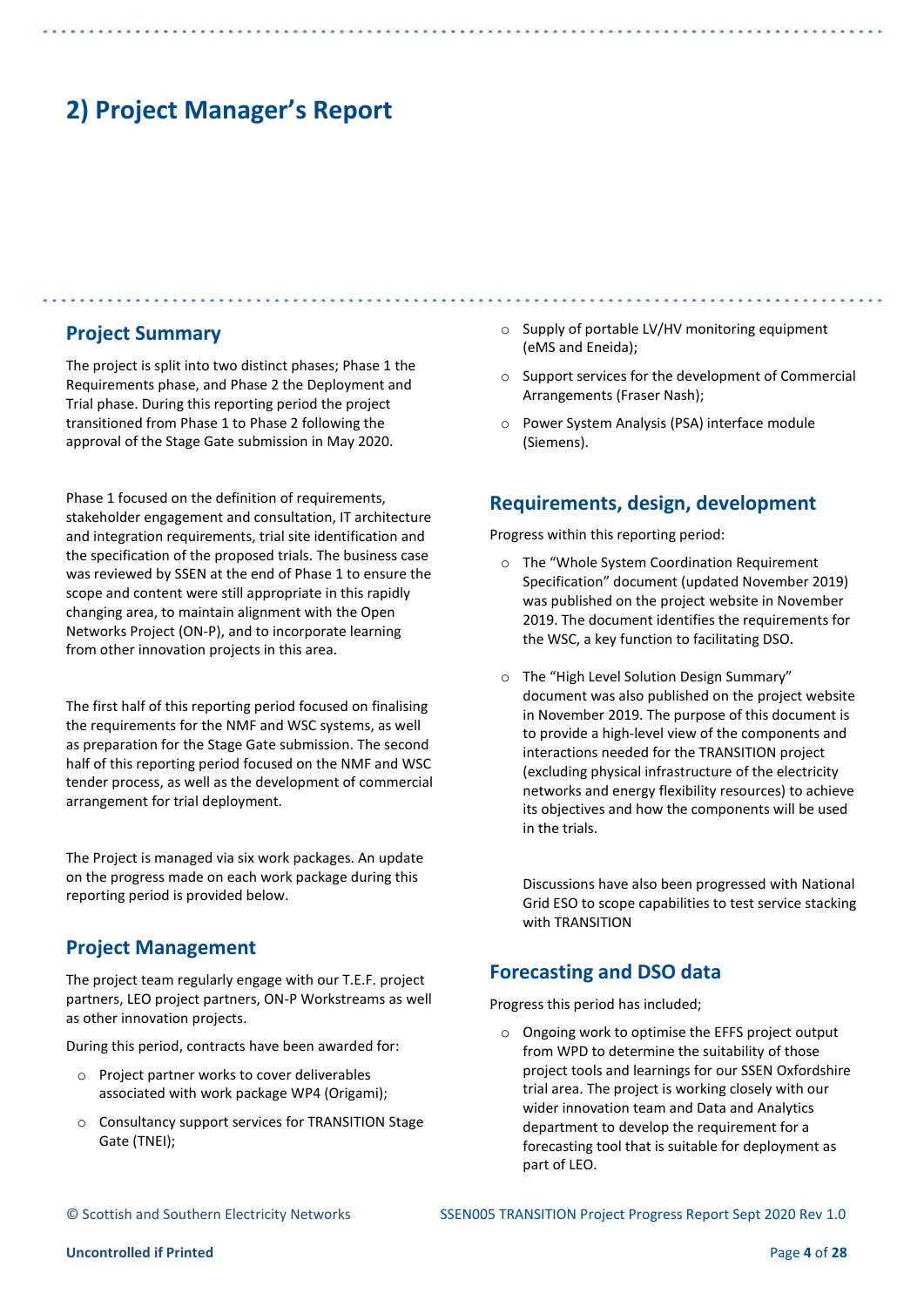### **Market Models**

Progress within the reporting period has included;

- o Three "War Games" were held within the reporting period, the stakeholder feedback from these events was used to further develop the Basic Market Rules, with the output captured in "Market Rules Development Phase 1" report published on 4th February 2020. Further events of this nature are planned for later in 2020 focussing on Peer to Peer trading and DSO/ESO coordination.
- o A "Use Cases and Services To Be Trialled Phase 1" paper was published on 15th May 2020. This paper outlined the development of possible market services by the LEO project since publication of the "Services in a Facilitated Market" report in August 2019. Thus, this report provides early visibility for all stakeholders of the Use Case concept and Services designed for trialling.
- o TRANSITION and FUSION jointly procured a piece of work led by Origami to develop Use Cases, Services and Products with the intention of using the output to engage and consult with ON-P. To date five reports have been produced, three of which have been reviewed and updated based on ON-P feedback. All of these are listed with details below: -
	- Product Catalog the purpose of this work was to create a catalogue of services that exist or could exist in the ESO, DNO and P2P markets and provide proposals on standardisation.
	- Use Case report this work created a use case template and used it to define the services being considered by both the FUSION and the TRANSITION innovation projects.
	- Service Descriptions this created a common service description template and use it to define the services being considered by FUSION and TRANSITION.
	- Maximise Learnings this work summarised the TEF projects, determined any overlaps and further established how the three projects can

work together to maximise the overall learnings for ON-P.

• Glossary – this provided a review of terminology used across various sources, standardising on ON-P Flexibility Services Agreement (FSA).

The above reports are due for publication within the next reporting period.

- o Work with consultants Fraser Nash to develop an initial methodology for project trials. Business as usual connections agreement templates reviewed and revised for trials to allow P2P trading
- o Published 'Smart-Grid, Smart-Economics-TRANSITION and LEO Project Auctions" paper building on academic insight from Auction Markets to design a behaviourally driven auction market.
- o Published "Smart-Grid, Smart Economics- The power of social norms on LV networks" paper building on academic insight into game theory to test social norms on LV networks.

## **IT framework**

Work progressed within the period on this topic included:

- o Significant progress has been made on the tendering exercise for the NMF and WSC, which is a significant milestone for the project. The tender evaluation has successfully concluded with a preferred bidder identified for both systems. A contract award for both systems is due October 2020.
- o PSA interface module during development work to review the IT requirement for data transfer into the WSC, it was established that a conversion tool was needed before connectivity model data could interface with Power System Analysis tools. The project successfully procured and commissioned PSS®SINCAL v16, a Siemens interface module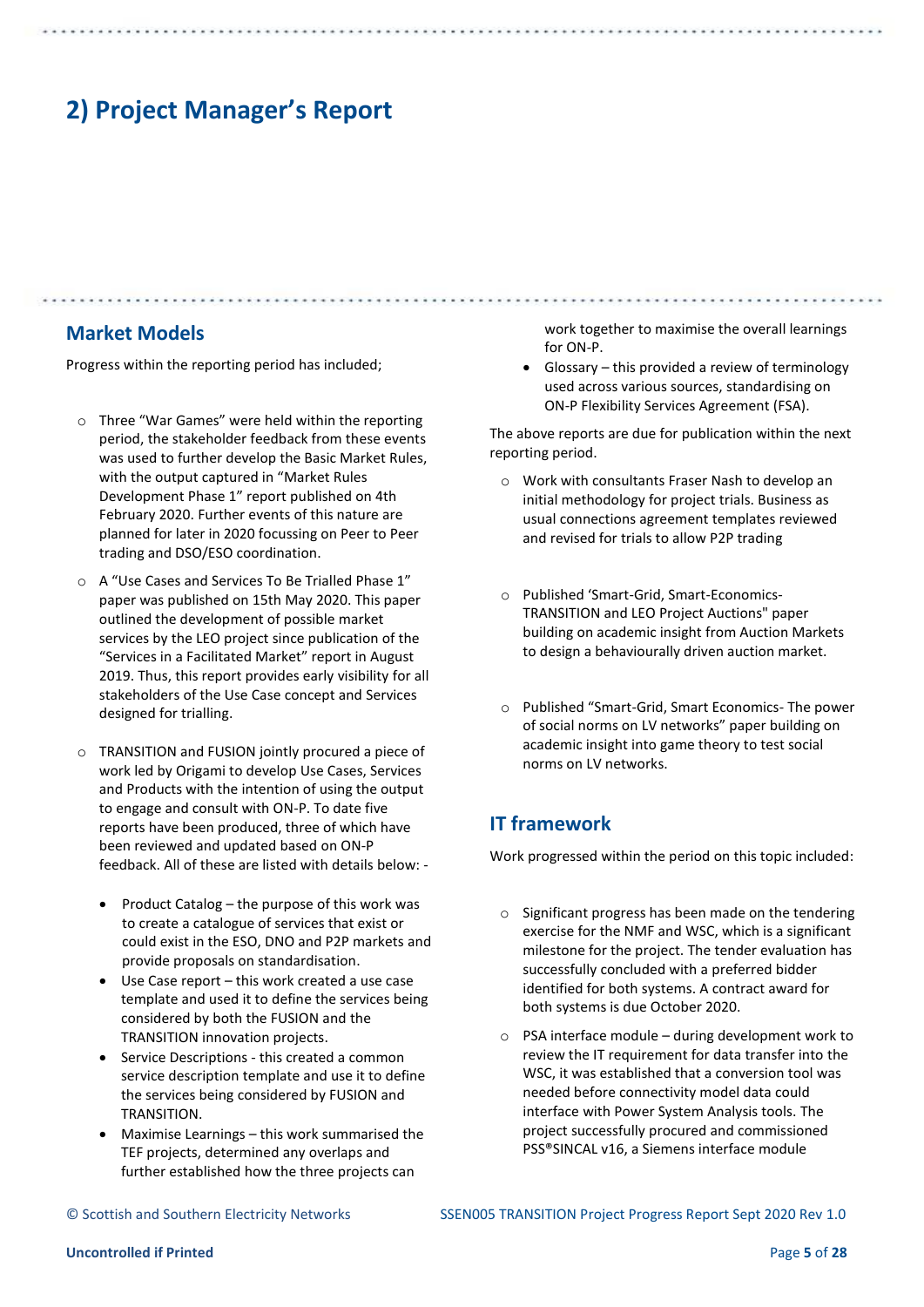designed to provide such a conversion, which will facilitate the proposed trials.

### **Trial Specification**

Progress within this reporting period;

- o Published "Oxfordshire Programme Trial Strategy" report on the TRANSITION website on 4th February 2020. The report further developed the strategic approach for trial deployment.
- o The "TRANSITION Network Adaptation for Trial Deployment" report was published on 31st July 2020. The purpose of the report was to provide an update of how TRANSITION is preparing for the trial deployment phase of the project. In addition, the report detailed the next phase in the site selection process identifying 12 primary substations in four zones within Oxfordshire, see diagram below.



o Network Monitoring – in order to establish a baseline of network activity in Oxfordshire the project has begun the installation of LV monitoring. Progress has been delayed due to Covid-19 restrictions and the remaining units will be installed within the next reporting period. In addition, the project has procured three portable HV devices to be installed in Oxfordshire.

### **Knowledge Dissemination**

During this reporting period, the project has led, presented or attended several events, webinars and conferences with the purpose of engaging with and sharing learnings with both internal and external stakeholders. Opportunities to engage in person with our stakeholders have not been possible since March 2020 due to Covid-19.

However, during this time delivered virtual events in the form of engagement webinars collaborating closely with our LEO partners and have taken up other opportunities offered by external bodies. Examples are provided below:

Title: Prospering from the Energy Revolution Demonstrator – Project LEO Host: Prospering from the Energy Revolution Conference Date: 18 March 2020

Title: Beyond Covid-19: How can innovation play its part in a green economic recovery? Host: Knowledge Transfer Network Date: 19 June 2020

Title: The First Year of Project LEO Host: The Low Carbon Hub Date: 8 June 2020

Title: How are Local Networks Enabling the Energy Transition? Host: Oxford Energy Colloquia Date: 16 June 2020

Title: Smart Local Energy Systems: social, technical and operational aspects Host: The Programme on Integrating Renewable Energy, University of Oxford Date: 8 July 2020

These events have been open to any attendees and have either been recorded or the presentations shared online. This new approach to engagement during Covid-19 has helped to broaden the dissemination of learning and general awareness of TRANSITION to a wider audience.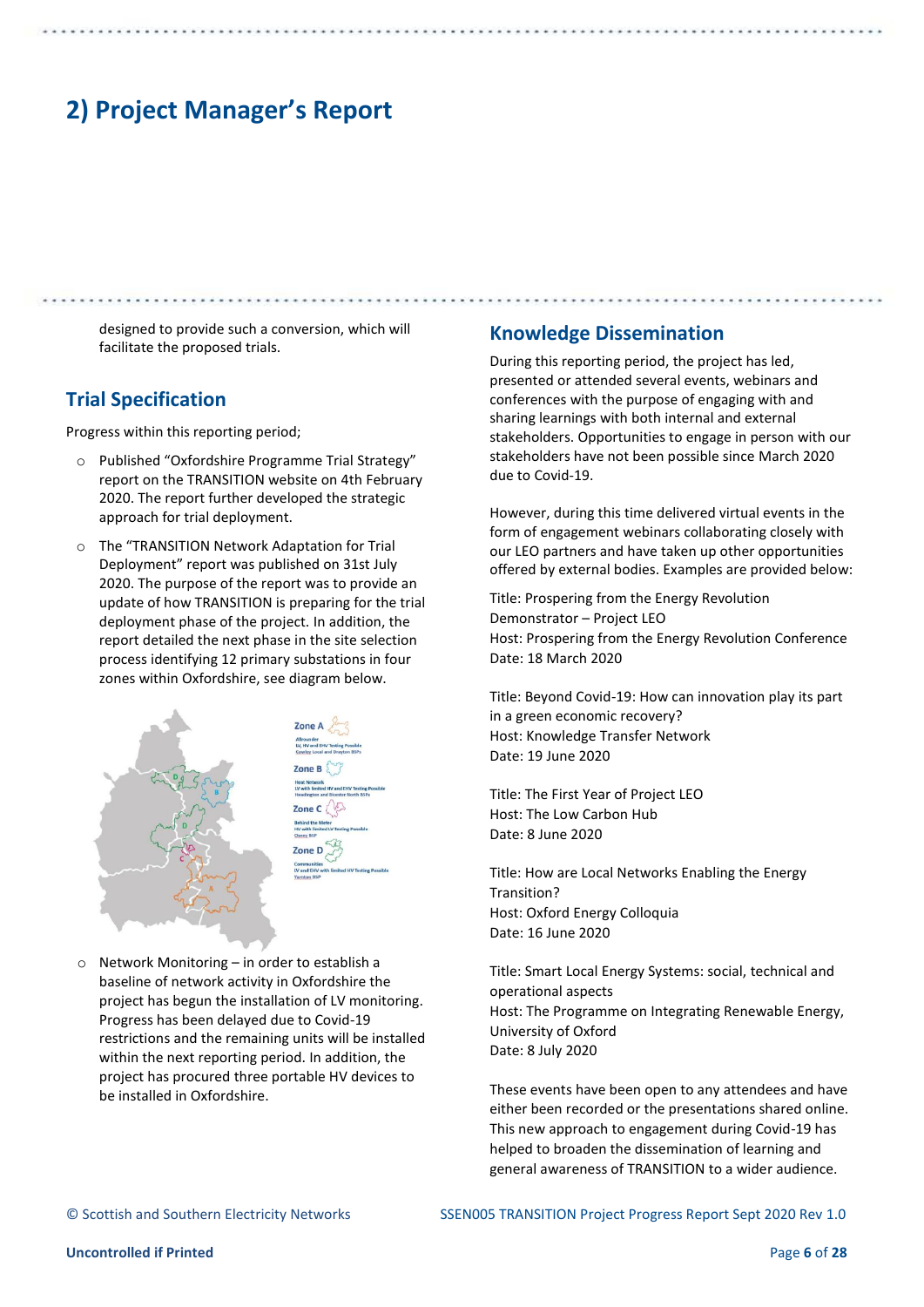In addition to this we have used a combination of news releases and social media to communicate key milestones and deliverables to our audiences with articles in relevant trade press and local Oxfordshire news press.

- o The following documents have been added to the project website document library in the last year;
	- TRANSITION Network Adaption for Trial Deployment
	- Oxfordshire Programme Commercial **Arrangements**
	- Regulatory Roadmap and Impact Assessment
	- Use Cases and Services to Be Trialled Phase 1
	- Market Rules Development Phase 1
	- Oxfordshire Programme Trial Strategy
	- WSC Vendor Webinar
	- NMF Vendor Webinar
	- NMF and WSC Dissemination Briefing
	- LCNI 2019 TRANSITION and LEO
	- High Level Solution Design Summary
	- TRANSITION Project Progress Report 2019
- o TRANSITION held three webinars in November 2019 with the purpose of engaging with stakeholders/ suppliers on the system requirements and architecture for both the Whole System Coordinator and Neutral Market Facilitator.
- o The project presented at the Low Carbon Networks & Innovation Conference in Glasgow 2019. The presentation covered the functionality of the NMF and WSC and highlighted the collaboration opportunities associated with LEO so that we can maximise learnings and stakeholder engagement across the industry.



- o The TRANSITION Project outputs and learnings have been shared directly with the LEO project, and T.E.F. project partners during this reporting period, to avoid unnecessary duplication of effort and to maximise learnings for the industry. In addition, both EFFS and FUSION have shared learnings with the TRANSITION project in return.
- o Finally, the T.E.F. project has engaged with ON-P 2020 Project Initiation Document, in particular Workstreams WS1A (Flexibility Services), WS1B (Planning & Forecasting) and WS3 (DSO Transition), 2020 Project Initiation Document. The engagement ensured that the project remains aligned with the ON-P and identifies what outputs from the project will be shared with ON-P.

The project has held several iterations of the "War Games", with LEO participants, and wider industry stakeholders. The events were a round table stakeholder exercise with the primary objective to test and find weaknesses in the basic market rules, developed by TRANSITON, so they can be addressed before they are used in field trials next summer. The output from the events were captured in "Market Rules Development Phase 1" report published on 4th February 2020. Further events of this nature are planned for later in 2020 focussing on Peer to Peer trading and DSO/ESO coordination

## **Deliverables**

The project has successfully completed two Project Deliverables which were due within this reporting period.

- "Stakeholder feedback event (Stage Gate)" was completed with the delivery of the T.E.F. Stage Gate report to Ofgem on 29th February 2020.
- "WP7 Deployment Commercial Arrangement and Network Readiness" was completed on schedule on 30th July 2020.

© Scottish and Southern Electricity Networks SSEN005 TRANSITION Project Progress Report Sept 2020 Rev 1.0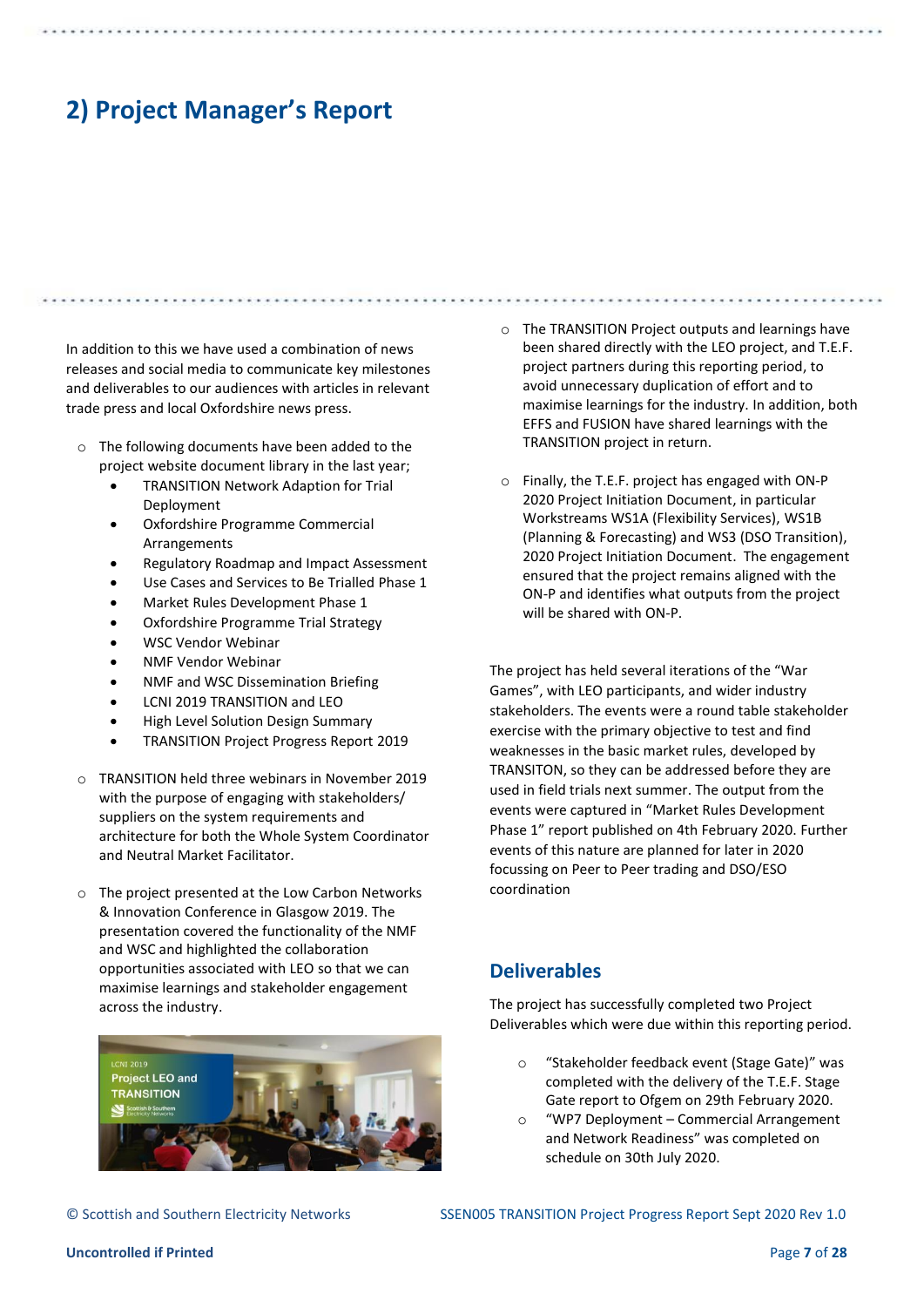The next deliverable, "WP7 Deployment Platform Full Acceptance Testing completed", is on schedule to be completed by June 2021.

### **Next Reporting Period**

This section provides a high-level outlook onto the next reporting period and describes the key issues and concerns that may be considered a challenge in the next reporting period:

The key focus in the next reporting period as the project moves into the deployment and trial phase are;

- Onboarding on vendor for the NMF and WSC
- Integration and testing of the NMF and WSC
- Development of a detailed trial plan, including ENWL as well as the development of learnings via the ongoing LEO MVS's
- Development of commercial arrangements for flexibility services
- Installation of the remainder of the LV monitoring units

Refer to "Progress Against Plan" section below for further details.

Looking ahead to the next reporting period the project considers the key issues or concerns to be:

o Stakeholder engagement and dissemination activities have been delayed due to Covid-19. Due to the ongoing restrictions associated with Covid-19, any stakeholder face to face sessions planned for 2020 have/will not been possible. To ensure that engagement with stakeholders is maintained and knowledge is shared the project is proactively reviewing alternative delivery methods such as online tools and webinars. In addition, the project is investigating the possibility of developing an online flexibility market tool to develop learnings and feedback from stakeholders.

- o Ensuring a diverse range of assets are available for the trials. A broad range of assets categorised for example by technology type, capacity, voltage level, low carbon etc will bring depth to the trial learnings. A lack of diversity of assets may affect the learning outcomes. Ongoing dialogue with LEO partners is underway to ensure a variety of assets are available within the trial zones. Investigate possibility of utilising existing assets within the trial zones.
- o Control system (NMF/WSC) fails to perform to specification. Failure to meet the intended scope of the systems affect the output of the trials, with negative effects on business case development. Where possible benchmark or use simulations to test system operation under various conditions. Use of Service Level Agreements to ensure delivery by selected supplier. Include development milestones in contract to check progress.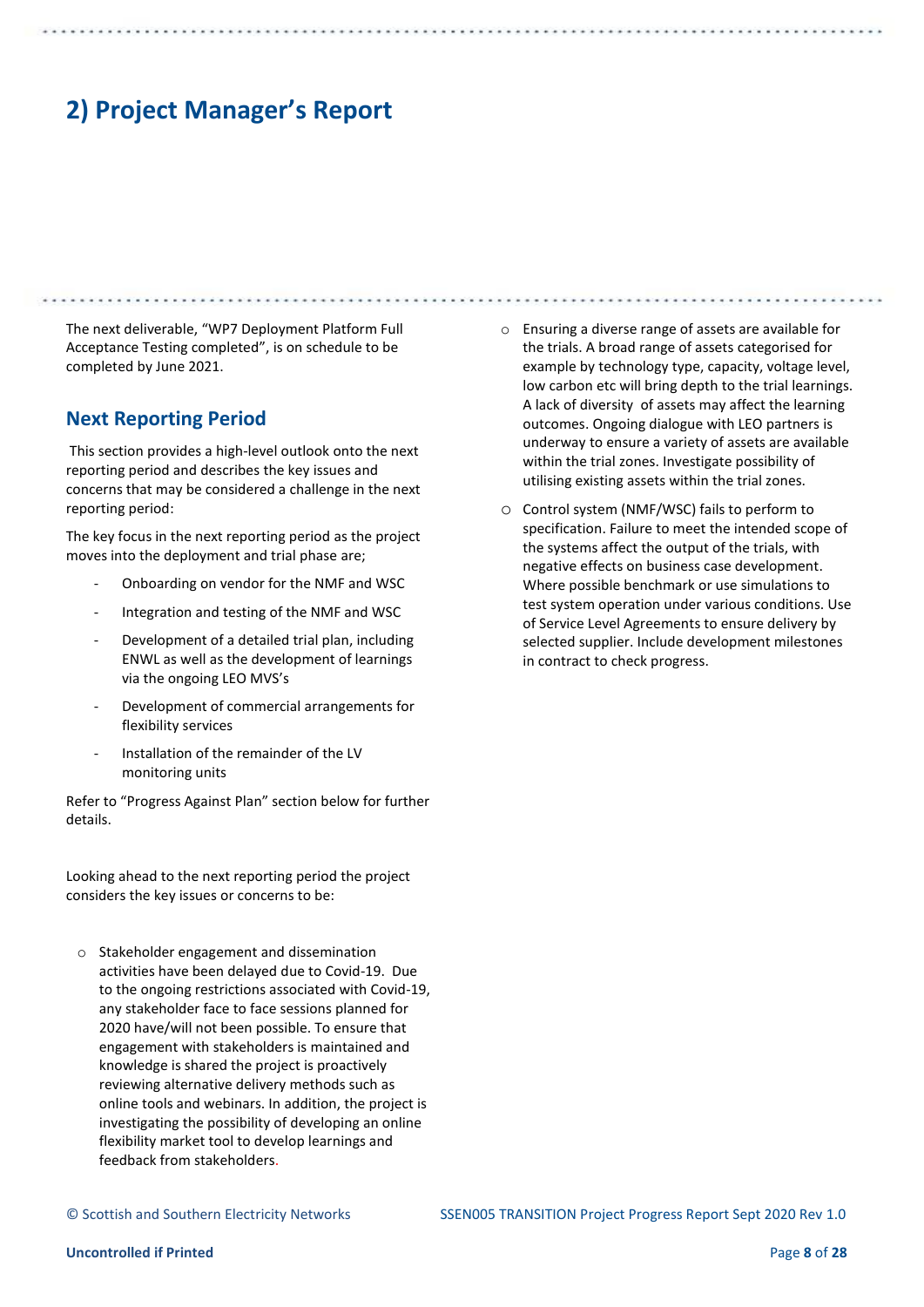# **3) Business Case Update**

. . . . . . . . .

No changes have been made to the Business Case for the TRANSITION project, as described in the NIC Full Submission document.

. . . . . . . . . . . . . .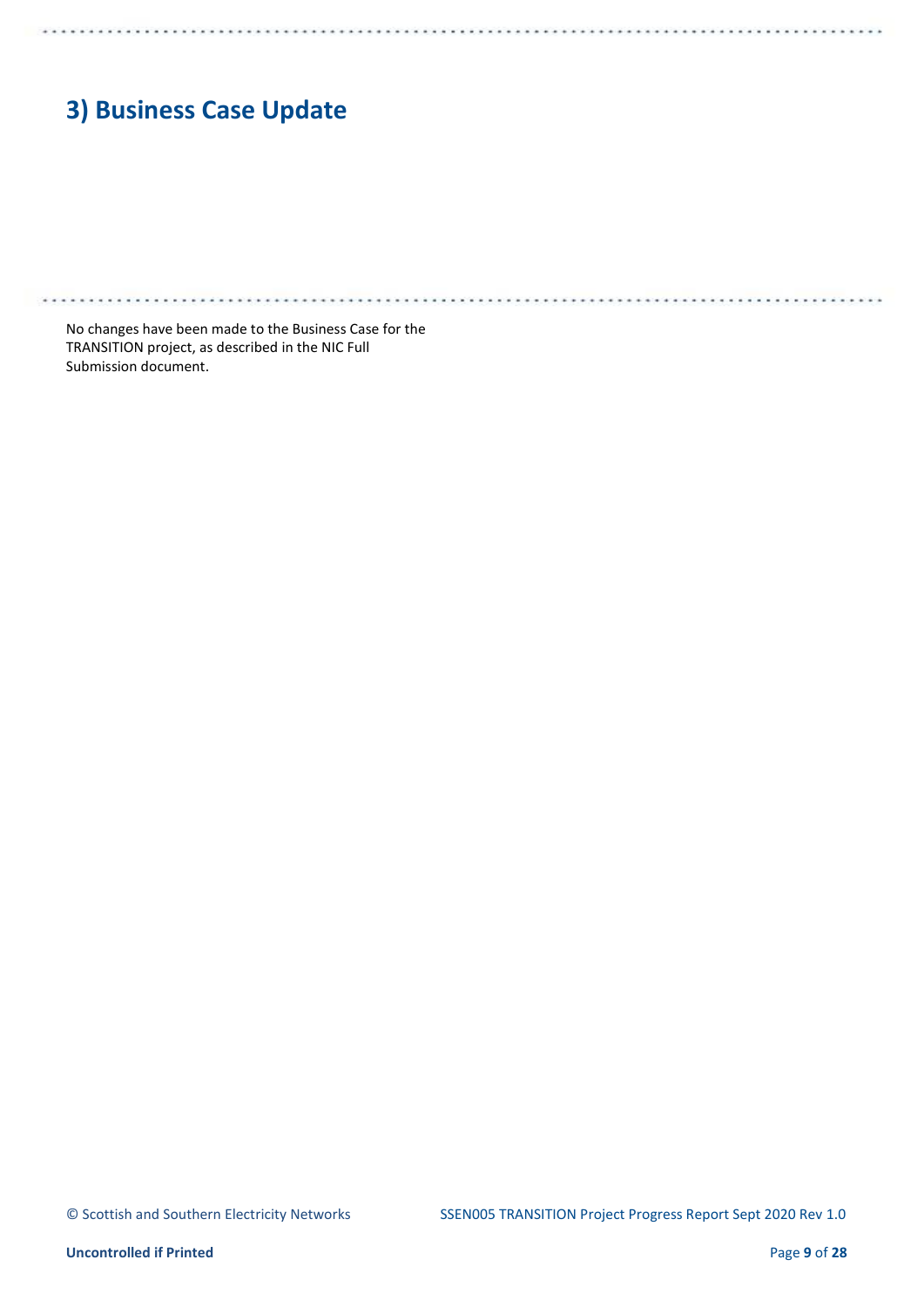# **4) Progress Against Plan**

### **Summary of Progress**

The Project has made good progress over the last 12 months with the third and fourth Project Deliverables submitted on schedule, and works are progressing well towards the fifth "Platform Full Acceptance Testing completed" due in June 2021.

The project has been delayed in some areas due to the Covid-19 situation which started in March 2020 and is ongoing. In particular the project has found it challenging to install the LV and HV monitoring units, therefore progress on that particular activity is around four months behind schedule.

Also the procurement of the WSC and NMF is three months behind schedule, however the Acceptance Testing milestone due in 2021 is on schedule due to the fact that the vendor products are more established than was originally envisaged. The later start date of that activity has delayed spend within the reporting period.

In addition, stakeholder engagement and sharing of learning in a face to face environment has been on hold since March 2020. The project is utilising technology where appropriate such as conferencing software and webinars.

The Project remains on schedule to deliver its remaining Project Deliverables.

### **Focus This Reporting Period**

The focus over this reporting period has been on:

- o Successfully completing the procurement of NMF and WSC systems;
- o Developing the Flexibility Services to trial;
- o Define the Market Rules which will be utilised during the Trial Phase;
- o Selection of the four trial zones within Oxfordshire;
- o Selecting a vendor for the HV Substation monitoring equipment;
- o Interfacing extensively with the T.E.F. collaboration and Project LEO;
- o Joint work with Origami and FUSION to develop Use Cases, Service Descriptions and Common Terminology.

### **Key Activities in Next Reporting Period**

The Key Activities planned in the next reporting period are:

- $\circ$  System integration and user acceptance testing of WSC and NMF (Ofgem Deliverable #5).;
- o Development and deployment of WSC and NMF systems for stage 1 of trials;
- o Publishing a report detailing the Use Cases on the chosen Market Models;
- o Site Selection in partnership with the LEO project;
- o Carry out network analysis testing Baringa 'reinforcement valuation tool (across TRANSITION sites) and feed results on tools usability back in Open Networks;
- o Engage all partners to determine asset running costs to inform auction reserve price and price increments;
- Work with NGESO to understand to what extent STOR can be tested in trials:

© Scottish and Southern Electricity Networks SSEN005 TRANSITION Project Progress Report Sept 2020 Rev 1.0

#### **Uncontrolled if Printed** Page **10** of **28**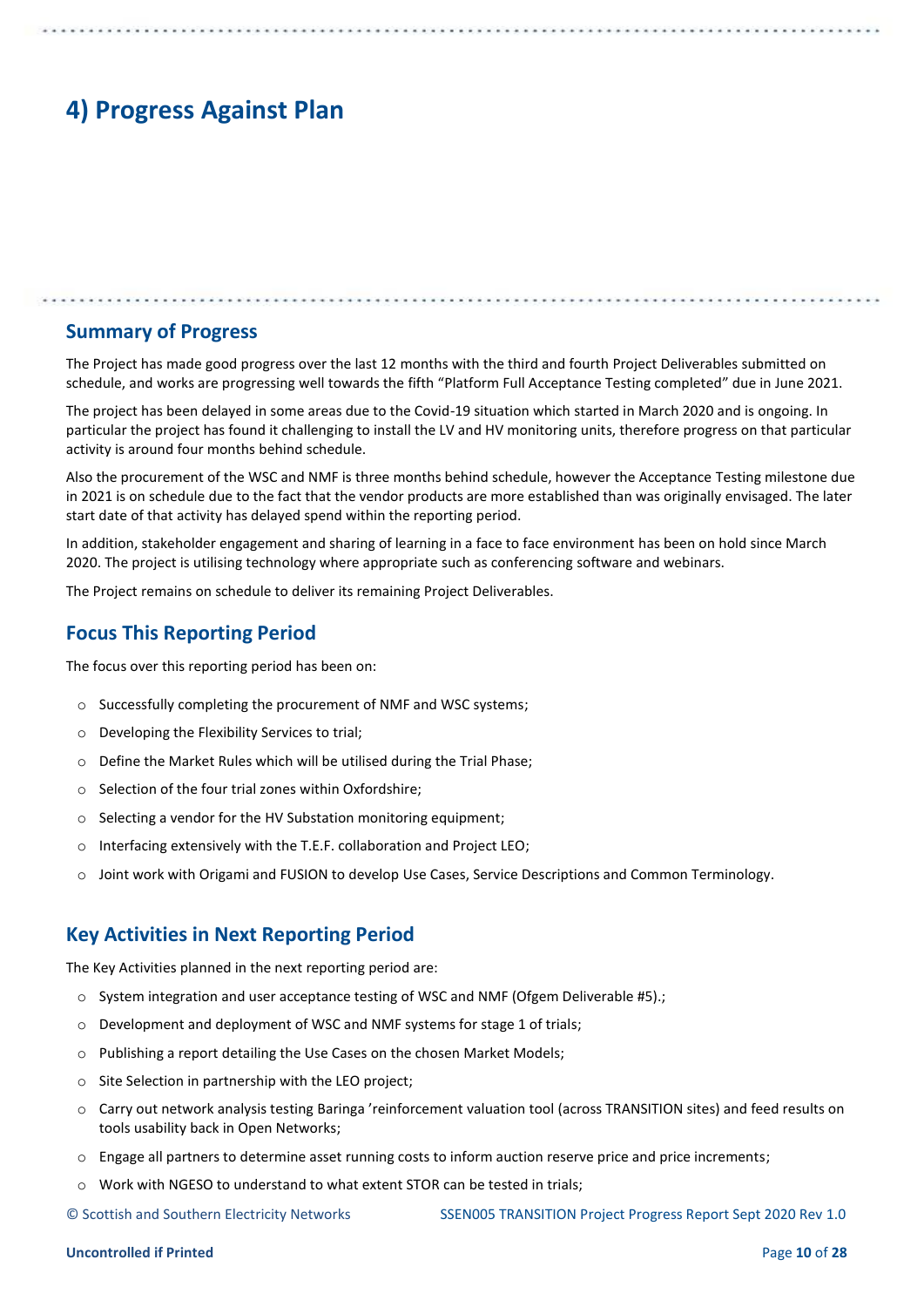# **4) Progress Against Plan**

o Test and record pre-procurement requirements (response time, ramp, monitor granularity etc.) in LEO Minimum Viable Scheme (MVS) trials;  $\circ$  Create a baselining approach to audit Demand Side Response (DSR) response levels;

- o Assess alternate baselining methodologies for unreliable/unpredictable flexibility sources;
- o Develop market rules building on learning from contracts and second round of war games;
- $\circ$  Gain and monitor feedback and contracts in pre-trials and iterations needed for full trials;
- o Explore settlement mechanisms/tools to support trial management;
- o Develop new waiver and load-flow processes to support peer-to-peer trading;
- $\circ$  Develop a flexibility markets simulation game that people can play remotely through an application;
- o Explore NMF/WSC capabilities to host market indexes i.e. level of competition, liquidity, reliability;
- $\circ$  Develop a programme of quarterly online webinars supported by graphics with the first aimed at explaining the TRANSITION market and auction process;
- $\circ$  Develop and deliver a marketing and publicity plan as part of our Trial Planning process to encourage asset owners to consider becoming involved in trials;
- o Produce a quarterly range of 'Only takes a minute' 'quick-read' guides, with appropriate infographics on agreed topics, with the aim of education and the dissemination of learning to targeted audiences;
- o Deliver two animation style videos hosted online and through the TRANSITION website where this format might support the explanation of complex or challenging technological or commercial concepts;
- o Carry out one to one interviews with a cross section of asset owners registered on our market platform 'post auction', to identify human or behavioural blockers to them taking part in auctions.
- o Attendance and participation in the LCNI and All Energy 2021 conferences.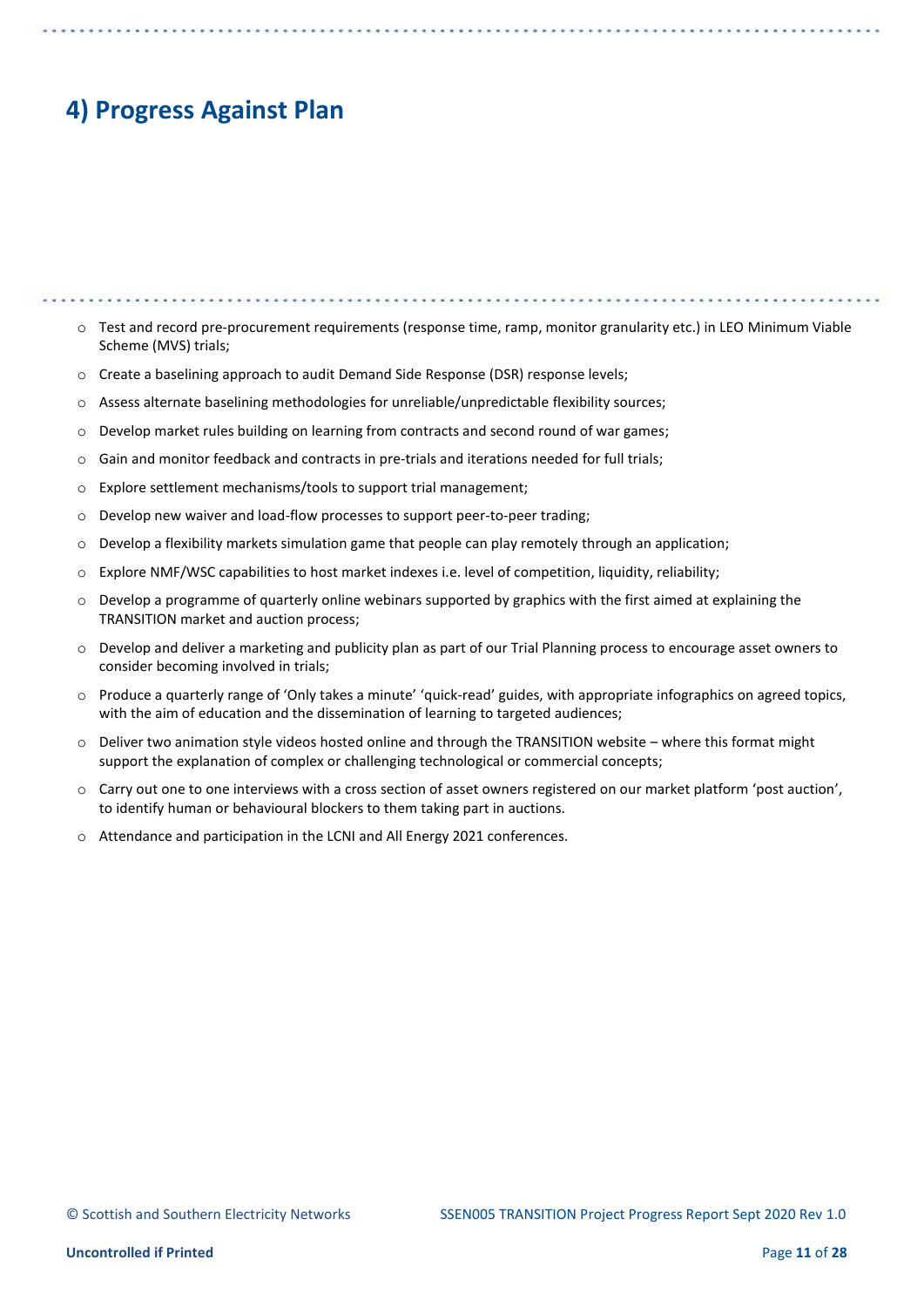# **5) Progress Against Budget**

### **The table below details the spend to date against the Project budget for each cost category.**

| <b>Cost Category</b>         | <b>Total Budget</b> | <b>Spend to Date</b>       | <b>Comment</b>                         |
|------------------------------|---------------------|----------------------------|----------------------------------------|
| Labour                       | £4,493,570.33       | £1,338,189.50              | Lower than planned <sup>2</sup> and 4  |
| Equipment                    | £1,117,393.84       | £193,663.87                | Lower than planed                      |
| <b>Contractors</b>           | £3,018,310.76       | £1,355,007.94              | Higher than planned <sup>2</sup> and 4 |
| IT                           | £3,187,325.86       | £31,753.90                 | Lower than planned <sup>2</sup>        |
| <b>IPR</b> costs             | £0.00               | £0.00                      | On plan                                |
| <b>Travel &amp; Expenses</b> | £516,827.59         | £25,301.24                 | Lower than planned <sup>4</sup>        |
| <b>Payments to users</b>     | £385,562.33         | £0.00                      | On plan                                |
| Contingency                  | £0.00               | £0.00                      | On plan                                |
| Decommissioning              | £72,550.75          | £0.00                      | On plan                                |
| <b>Other</b>                 | £0.00               | £0.00                      | On plan                                |
| <b>Total</b>                 | £12,791,541.46      | £2,943,916.45 <sup>1</sup> | <b>Outturn on schedule</b>             |

### **Notes:**

- 1. The table above provides details of the project spend to date up to the  $31<sup>st</sup>$  August 2020. The Project Progress Report 2021 will contain Progress Against Budget information from 1<sup>st</sup> September 2020 to 31<sup>st</sup> August 2021.
- 2. The project submitted a revised financial forecast as part of the Stage Gate documentation in February 2020. In total TRANSITION proposed a total saving of £148,900, split into £50,400 of IT savings, and £98,500 of labour savings. The full amount of which will be returned at the end of the project. This revises the total project budget from £12,791,541.46 to £12,642,641.46.

In addition, and in accordance with NIC Governance V3 section 8.33 the project is proposing a change in the allocation of funds to the cost categories set out in the Project Direction. The proposal does not increase the overall Project budget. The proposal is to change the allocation of funds by £300K from Labour to Contractors. This takes into account higher than planned costs for contractors and an increase is forecasted costs going forward. Refer to table below, "Revised Cost Categories" which details the change in cost category inclusive of the saving identified at Stage Gate.

3. Up to 31st August 2020 the project spent £2,696,177.07 (which has been processed through the Project Bank Account, see Appendix 1 for details). In addition, the project has spent £247,739.38 which has yet to be processed through the Project Bank Account. The total Project spend to 31st August 2020 is therefore £2,943,916.45 (as detailed in the table above).

© Scottish and Southern Electricity Networks SSEN005 TRANSITION Project Progress Report Sept 2020 Rev 1.0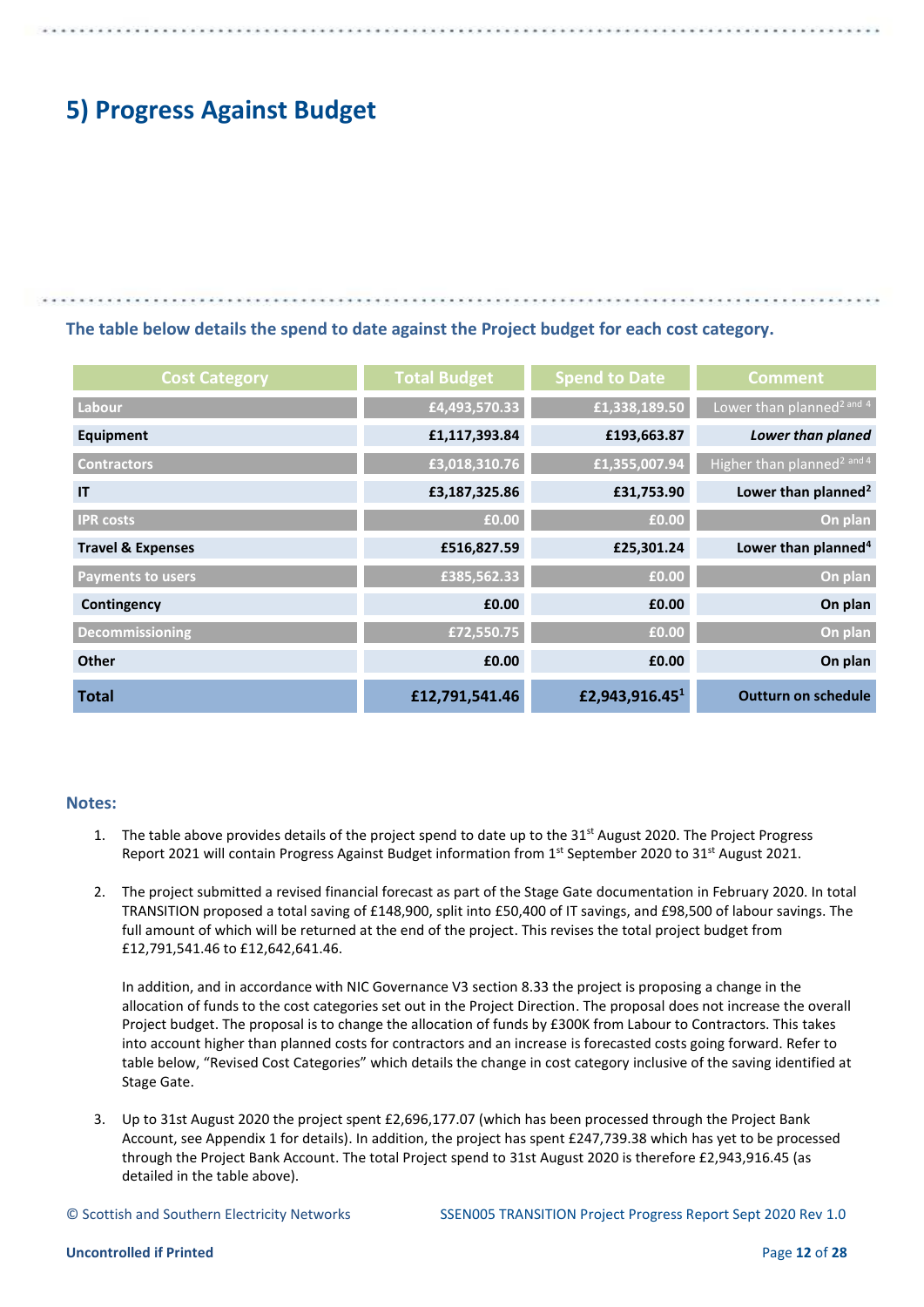# **5) Progress Against Budget**

4. The project spend has been affected by the restrictions associated with Covid-19. Specifically, the tendering process and associated contract award for the NMF and WSC which is circa three months later than planned. In addition, the installation of LV monitoring is circa four months later than planned. As a result, the project had spent more on external resources (Contractors) and less on internal labour costs (Labour) than originally planned. Consequently, "Travel & Expenses" are also underspent compared to plan. In order to minimise the impact to project progress the TRANSITION project has utilised resources within the business where appropriate. However, the project is forecasting an overall outturn on target.

| <b>Cost Category</b>         | <b>Project Direction</b><br><b>Budget</b> | <b>Revised Project</b><br><b>Forecast</b> | <b>Delta</b>          |
|------------------------------|-------------------------------------------|-------------------------------------------|-----------------------|
| Labour                       | £4,493,570.33                             | £4,095,070.33                             | Reduction of £398,500 |
| Equipment                    | £1,117,393.84                             | £1,117,393.84                             | £0                    |
| <b>Contractors</b>           | £3,018,310.76                             | £3,318,310.76                             | Increase of £300,000  |
| IT                           | £3,187,325.86                             | £3,136,925.86                             | Reduction of £50,400  |
| <b>IPR</b> costs             | £0.00                                     | £0.00                                     | £0                    |
| <b>Travel &amp; Expenses</b> | £516,827.59                               | £516,827.59                               | £0                    |
| <b>Payments to users</b>     | £385,562.33                               | £385,562.33                               | £0                    |
| Contingency                  | £0.00                                     | £0.00                                     | £0                    |
| <b>Decommissioning</b>       | £72,550.75                                | £72,550.75                                | £0                    |
| <b>Other</b>                 | £0.00                                     | £0.00                                     | £0                    |
| <b>Total</b>                 | £12,791,541.46                            | £12,642,641.46                            | Reduction of £148,900 |

### **Revised cost categories – refer to note 3 above for details**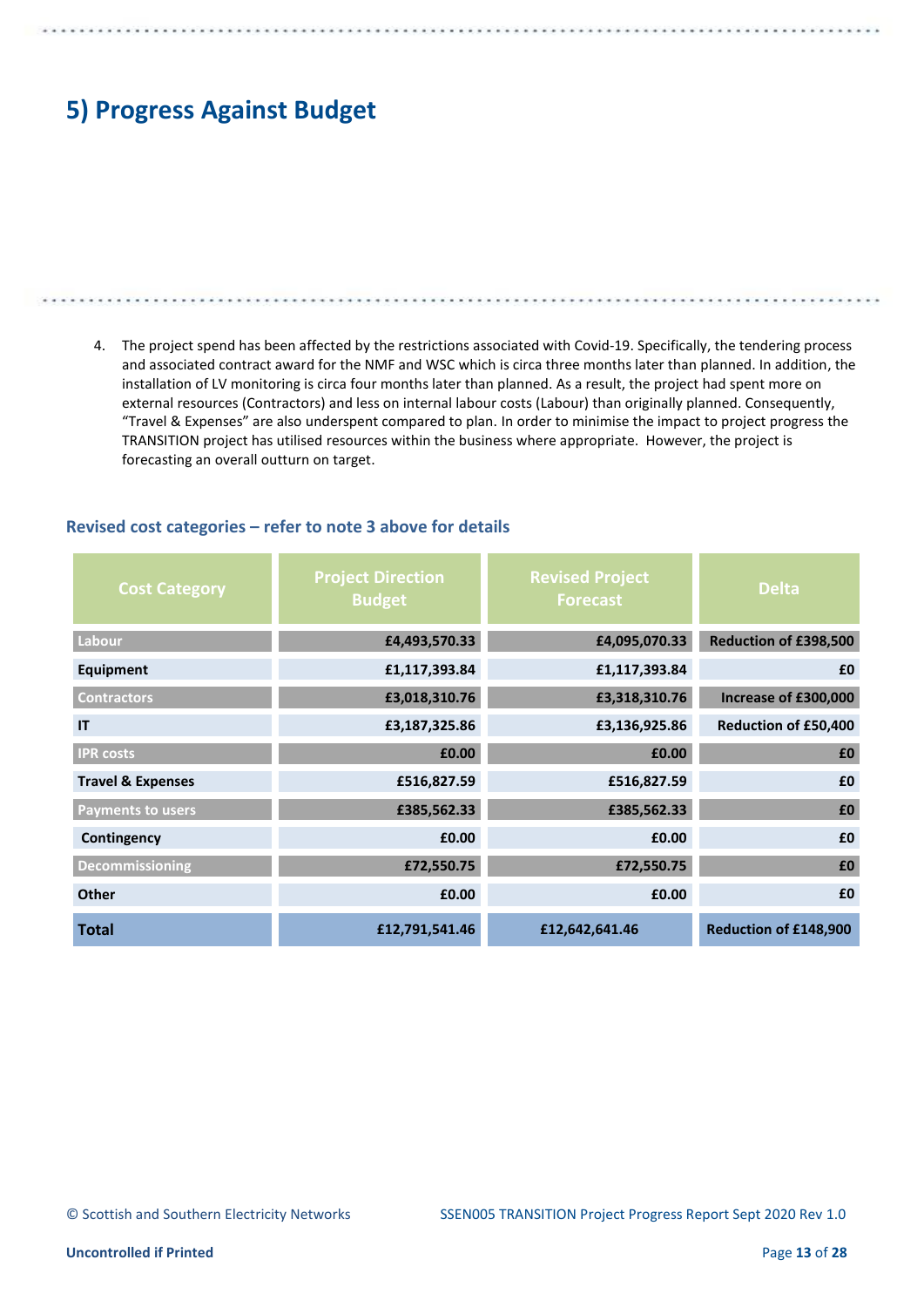# **6) Bank Account**

**A copy of the current project bank account statement is provided in Appendix 1 (Confidential).**

 $. . . .$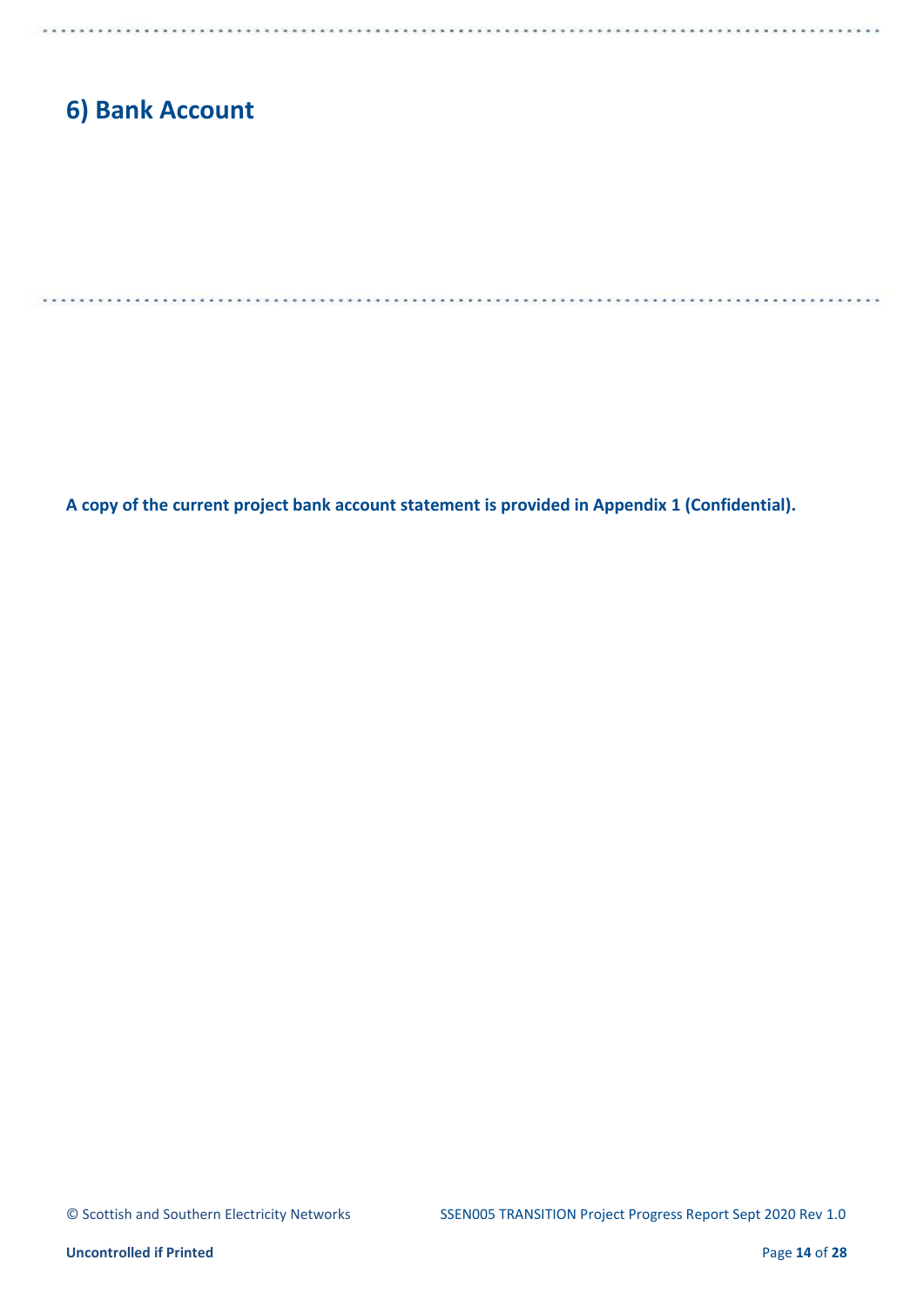# **7) Project Deliverables**

## **Project's Deliverables update.**

The TRANSITION Project identified seven deliverables which are strongly linked to the objectives and span the lifecycle of the project. In addition, "Common Project Deliverables" were identified in the Project Direction, dated 28th September 2018. Project progress within the reporting period was delivered as planned with both Project Deliverables, the #3 Stakeholder feedback event (Stage Gate) and the #4 WP7 Commercial and Network adaptation, all submitted on schedule. In addition, the overall project progress is on schedule.

The following table lists each deliverable in chronological order and details the project's progress towards their achievement.

| <b>Deliverable</b> | <b>Due</b> | <b>Description</b>                                                                                                    | <b>Evidence</b>                                                                                                                                                                                                             | <b>Status</b>                                                                                                                                                                                                                            |
|--------------------|------------|-----------------------------------------------------------------------------------------------------------------------|-----------------------------------------------------------------------------------------------------------------------------------------------------------------------------------------------------------------------------|------------------------------------------------------------------------------------------------------------------------------------------------------------------------------------------------------------------------------------------|
| 1                  | 31/03/19   | WP6 Trial specification<br>Produce and apply the site selection<br>methodology and select the Trial networks.         | 1. Publish on the TRANSITION website a<br>report detailing the site selection<br>methodology, and a map of Trial areas.<br>2. Selection of networks to install<br>monitoring (if required).                                 | <b>Completed - deliverable</b><br>met.<br>The following report was<br>published on the<br><b>TRANSITION project website</b><br>on 29th March 2019.<br>"TRANSITION Site Selection<br>Methodology"                                         |
| $\overline{2}$     | 31/05/19   | WP2 Requirements design development<br>Data exchange requirements and updated<br>data governance processes specified. | 1. Publish report detailing learning from<br>relevant international DSO experience<br>relating to trial objectives.<br>2. Functional specification for connectivity<br>model, data exchange and governance<br>requirements. | Completed - deliverable<br>met.<br>Reports published on the<br>website 31st May 2019.<br>"Best Practice Report -<br><b>Market Facilitation for DSO"</b><br>And<br>"Neutral Market Facilitator<br><b>Data Exchange and</b><br>Governance" |
| 3                  | 29/02/20   | Stakeholder feedback event (Stage Gate)                                                                               | 1. Stakeholder feedback event to<br>disseminate and gather feedback on<br>outputs from WP 2-6                                                                                                                               | <b>Completed - deliverable</b><br>met.<br>The "T.E.F. Stage Gate 2020<br>- Main Document v1.0" was<br>submitted on schedule.<br><b>Stage Gate approval letter</b><br>was published on 4th May<br>2020.                                   |

© Scottish and Southern Electricity Networks SSEN005 TRANSITION Project Progress Report Sept 2020 Rev 1.0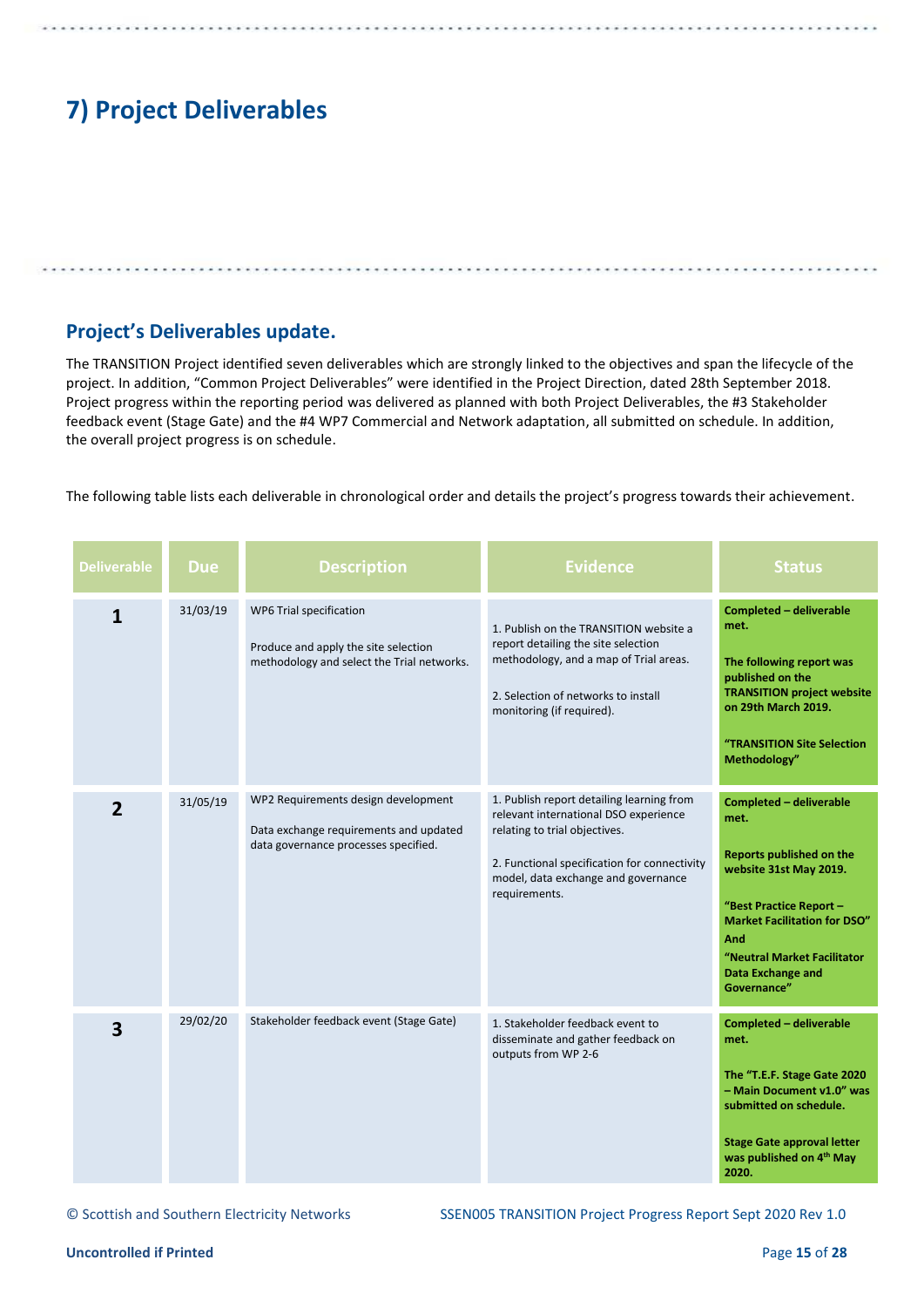# **7) Project Deliverables**

| <b>Deliverable</b> | <b>Due</b> | <b>Description</b>                                                                                                                                                      | <b>Evidence</b>                                                                                                                                                      | <b>Status</b>                                                                                                                                                                                           |
|--------------------|------------|-------------------------------------------------------------------------------------------------------------------------------------------------------------------------|----------------------------------------------------------------------------------------------------------------------------------------------------------------------|---------------------------------------------------------------------------------------------------------------------------------------------------------------------------------------------------------|
| 4                  | 31/07/20   | <b>WP7 Deployment</b><br>Develop appropriate commercial<br>arrangements and contract templates for<br>flexibility services.<br>Network adaptation for trial deployment. | 1. Publish contract templates for flexibility<br>services and commercial arrangements<br>learning<br>2. Publish equipment specifications and<br>installation reports | <b>Completed - deliverable</b><br>met.<br>Two reports published on<br>the project website:<br>"Network adaptation for<br>trial deployment"<br>"Oxfordshire Programme<br><b>Commercial Arrangements"</b> |
| 5                  | 30/06/21   | <b>WP7 Deployment</b><br>Platform Full Acceptance Testing completed                                                                                                     | 1. Publish interface and configuration<br>specifications and commissioning reports.                                                                                  | On Target-Planned to be<br>completed within the next<br>reporting period                                                                                                                                |
| 6                  | 31/01/22   | WP8 Trials stage 1<br>Completion of one stage of trials                                                                                                                 | 1. Publish monitoring and analysis results<br>for Trials on TRANSITION website.<br>2. Stakeholder dissemination event<br>showcasing learnings.                       | On Target - No planned<br>progress within this<br>reporting period.                                                                                                                                     |
| 7                  | 30/09/22   | WP8 Trials stage 2<br>Completion of second stage of trials                                                                                                              | 1. Publish monitoring and analysis results<br>for Trials on TRANSITION website<br>2. Stakeholder dissemination event<br>showcasing learnings.                        | On Target - No planned<br>progress within this<br>reporting period.                                                                                                                                     |

## **Common Project Deliverable**



© Scottish and Southern Electricity Networks SSEN005 TRANSITION Project Progress Report Sept 2020 Rev 1.0

### **Uncontrolled if Printed Page 16** of **28**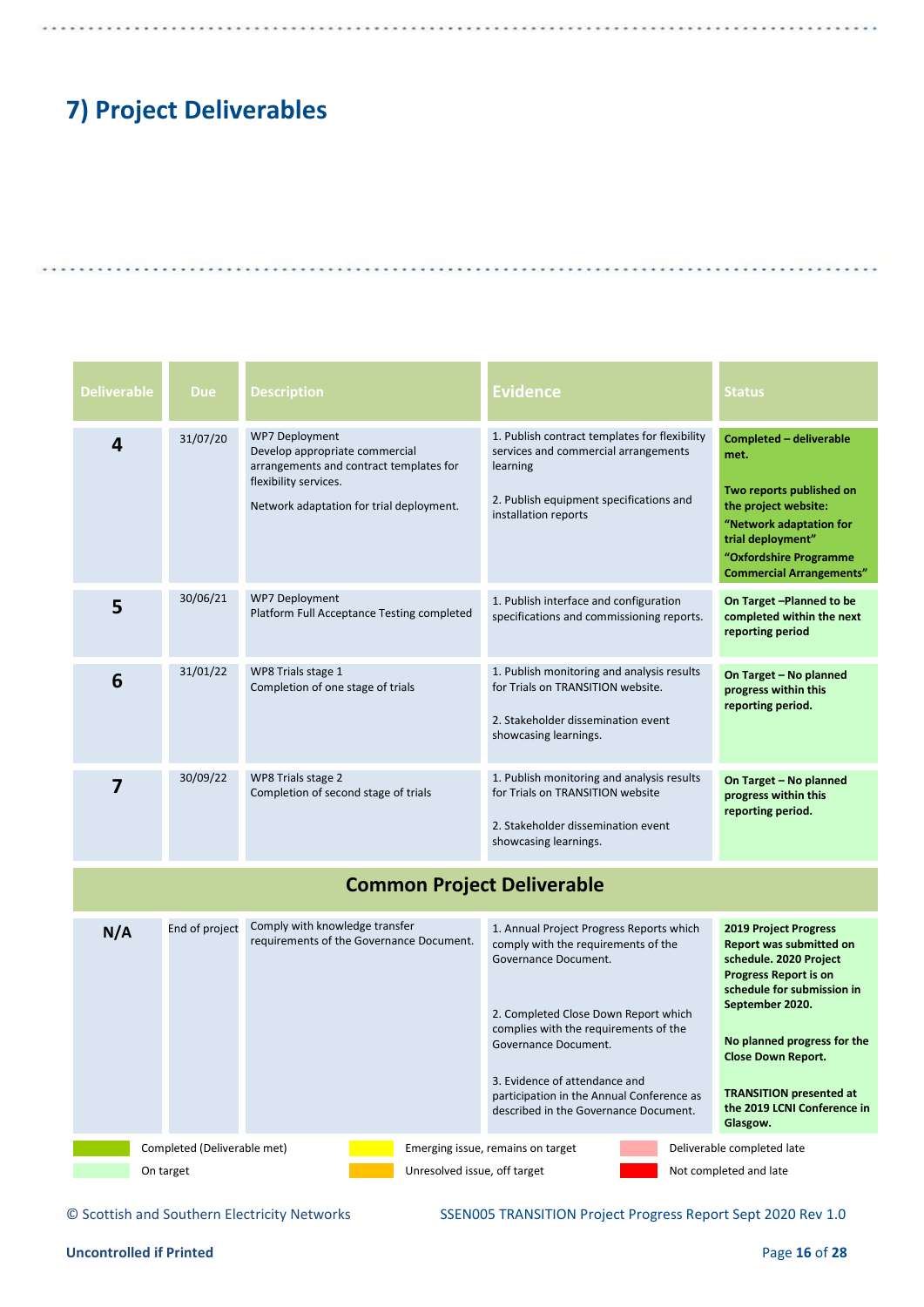# **7) Project Deliverables**

The main challenges expected in the next reporting period are as follows: -

- i) **Stakeholder engagement and dissemination activities delayed due to Covid-19**: Due to the ongoing restrictions associated with Covid-19, any stakeholder face to face sessions planned for 2020 have not been possible. To ensure that engagement with stakeholders is maintained and knowledge is shared the project is proactively reviewing alternative delivery methods such as online tools and webinars. One example is that the project had planned to present at both the LCNI and All-Energy conferences later in the year, and now both events are likely to be hosted online. In addition, the project is investigating the possibility of developing an online flexibility market tool to develop learnings and feedback from stakeholders.
- ii) **Onboarding of the vendor for both the NMF and WSC**: This will be affected due to Covid-19 travel restriction as initial engagement sessions such as face to face kick off meetings and workshops will not be possible. The project is in the process of awarding a contract for both the NMF and WSC and in order to prevent any delay to the development of these systems, the project will work closely with the successful vendor/s to ensure that alternative engagement arrangements are established. This proactive approach will de-risk the delivery of project deliverable #5, "WP7 Deployment Platform Full Acceptance Testing completed", which is due in June 2021.
- iii) **Post Covid-19 industry landscape uncertainty**: There is the possibility that the landscape changes such that businesses fail, markets fail and/or demand reduces which may impact flexibility requirements. The recruiting of flexibility assets within Oxfordshire is ongoing and will continue in the next reporting period despite the restrictions associated with Covid-19. At this stage project deliverable #6, Trials stage 1, is still on schedule for completion in January 2022.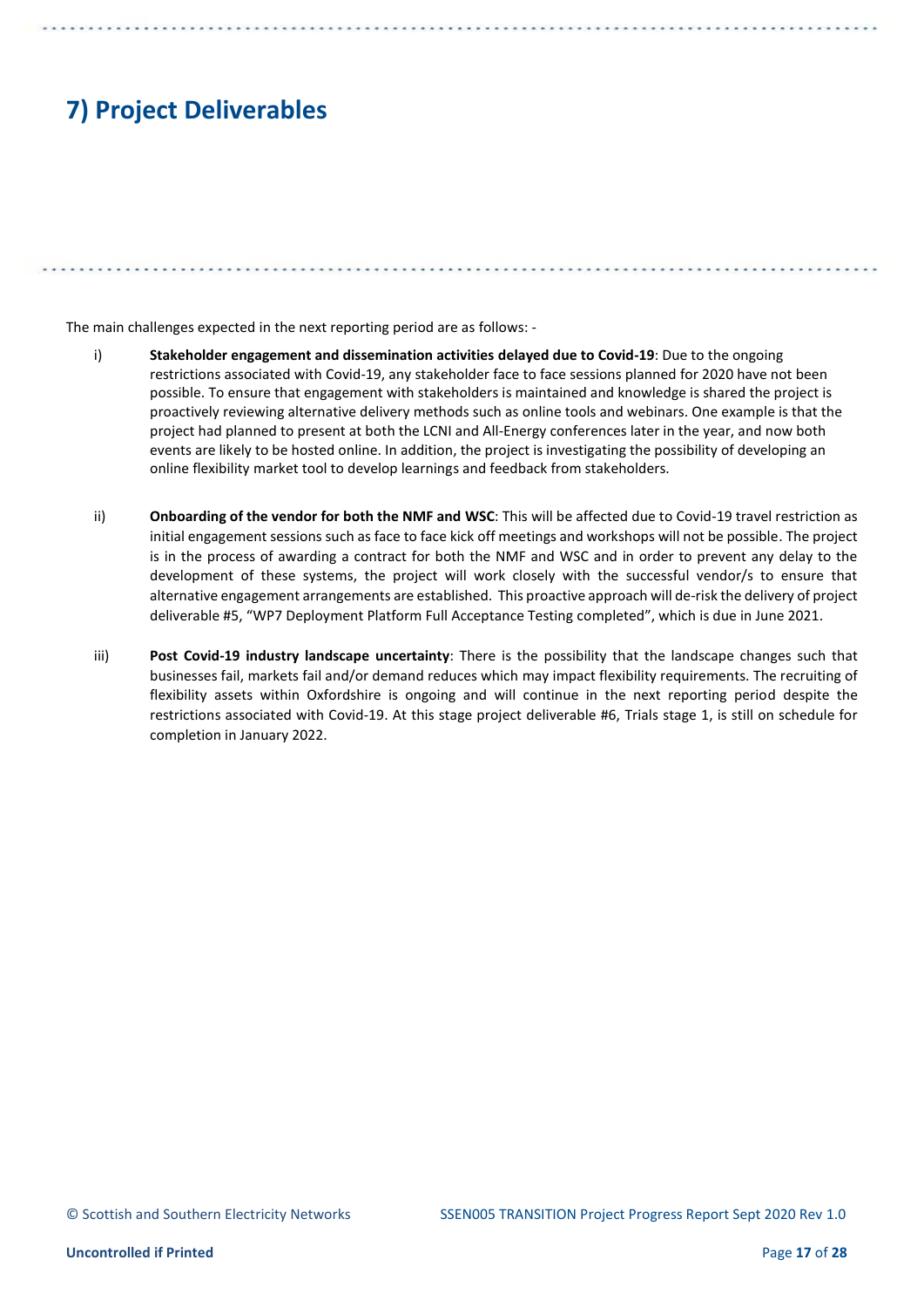## **8) Data Access Details**

Information gathered as part of this project will be provided to interested parties upon request. The form of the information will be in accordance with the SSEN Network Innovation Competition (NIC) and Network Innovation Allowance (NIA) Data Sharing Procedure, reference PR-NET-ENG-020, Revision 1.00, published on the SSEN website.

Please email future.networks@sse.com for more information.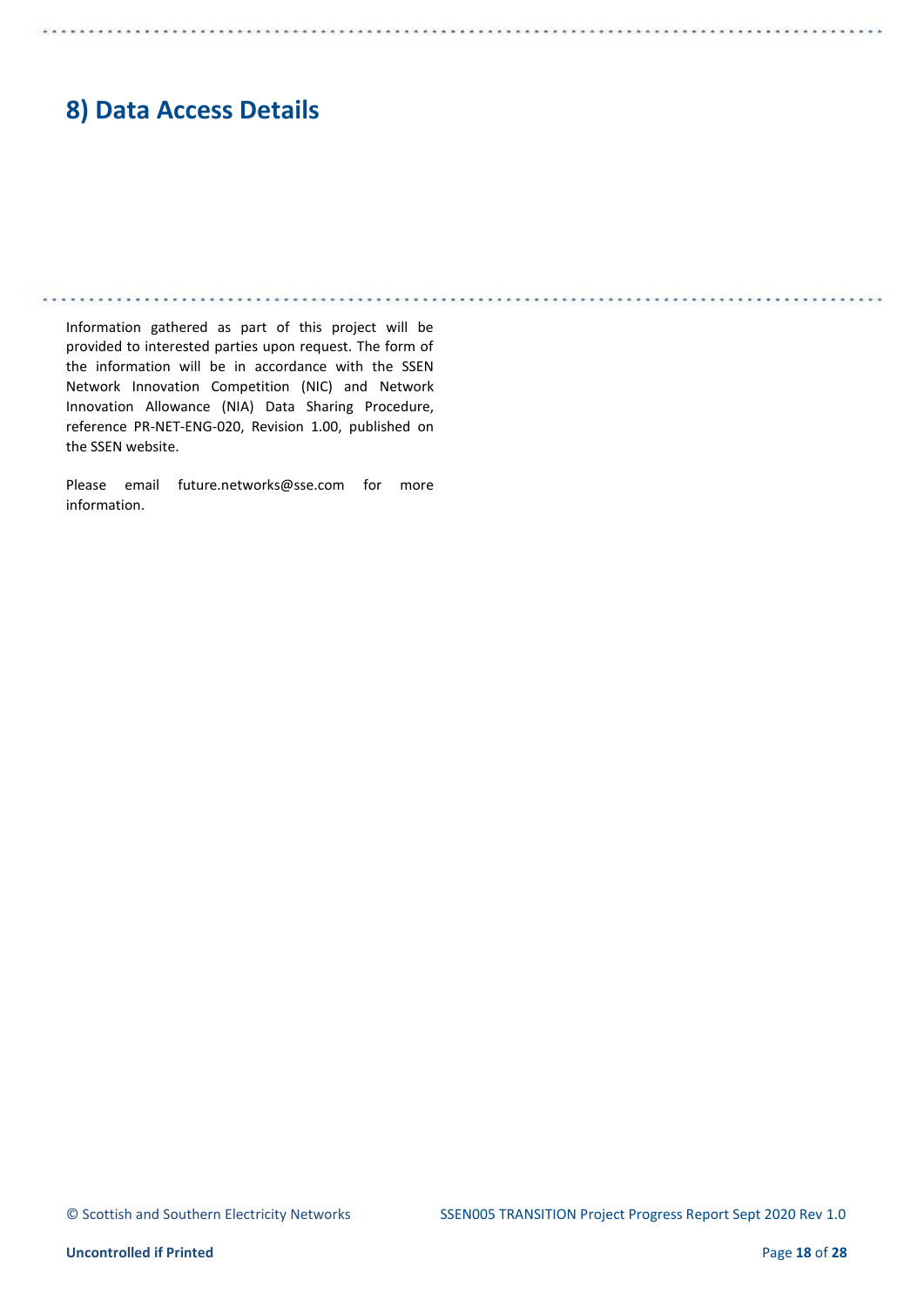## **The following learning objectives have been set for the TRANSITION project:**

- a) **Identify the data requirements and data exchanges** informed by Open Networks for DSO functions, map this against current technology (service provider) capabilities and develop requirements for future technologies.
- b) **Using the outputs from Open Networks, test and validate the market model options being proposed.** Understand the requirements to create a sustainable market that can facilitate competition based on whole system needs.
- c) **Build on learnings from previous and ongoing projects, as well as collaboration opportunities such as T.E.F. and LEO**. This will help develop understanding of a range of areas where a collaborative approach will be beneficial, including monitoring and modelling requirements to provide network data, connectivity and constraint data in sufficient detail to let the market operate in different network types.
- d) **Establish system processing and visualisation requirements, including data protection and information security.** This will ensure that cyber security risks are effectively identified and managed.
- e) **Develop and test DSO Use Cases that will be tested within the project** on different network configurations as well as the market/trading rules and timeframes to allow a neutral market to develop. This will remove barriers to new technology and markets allowing the increased use of market-based solutions as alternatives to reinforcement.
- f) **Evaluate stakeholder experience of DSO trials.** Comprehensive stakeholder consultation will include discussion with licensees, aggregators, statutory authorities, consumer groups, community energy groups and engagement with the supply chain.
- g) **Understand and communicate the requirements of an NMF/WSC Platform and the commercial mechanisms** that will be required for market participation to trial ways in which energy markets can evolve.
- h) **Present the commercial interactions required for a DNO to transition to a DSO, develop and demonstrate NMF Platform tested on different network configurations** that will accelerate the transition from DNO to DSO. This will demonstrate the true value or flexibility from a whole system perspective. Maximising access to existing markets alongside new markets and being able to stack revenue across them.

These learning objectives will be met as the TRANSITION Project progresses from the Requirements phase through to the Deployment and Trial phase. Due to the nature of the project these objectives may not remain static and will be reviewed on a regular basis, and where applicable, revised.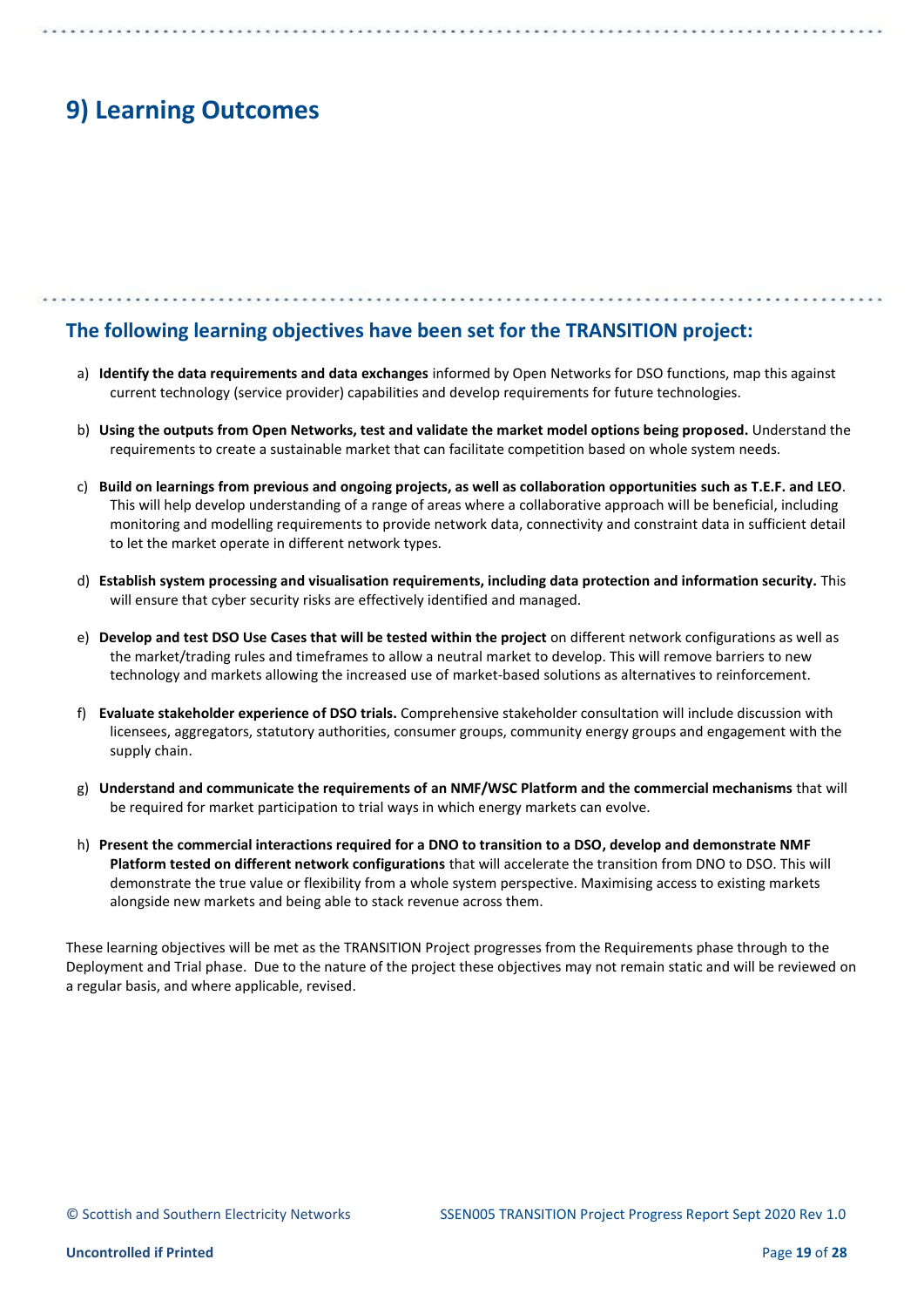## **Learning during this reporting period**

During this reporting period the TRANSITION project has produced several Deliverables, Reports, Shared Learnings and engaged with relevant groups. The specific learnings from these activities have been categorised against the project's learning objectives below.

### **a) Identify the data requirements and data exchanges.**

- Work completed earlier this year developed the data requirements and data exchanges needed for the project. The learnings from this activity were captured in the tender pack for both the NMF and disseminated via three webinars held in November 2019.
- In collaboration with FUSION and EFFS, the TRANSITION project produced a common context diagram illustrating the core building blocks on testing for each project which enabled the sharing of knowledge and a comparison between the systems.
- A further learning gained with respect to this objective would be that the development of efficiently functioning markets will be dependent on competition, liquidity, reliability (of flexibility assets) and penetration. As a result, TRANSITION acknowledges the requirement for market information to be collated and stored in a central repository.
- It was also learned that data from flexibility assets will be required to create a baseline for their delivery potential. An initial review of existing baselining methodologies was included in the "Oxfordshire Programme Commercial Arrangement Report".

### **b) Using the outputs from Open Networks, test and validate the market model options being proposed.**

During the reporting period the project tested and validated outputs from the ON-P listed below. The learning from each of these has been shared with the LEO partners and also fed back to the relevant ON-P workstream.

- The WS1A Product 4 FSA contract was adopted as a basis for TRANSITION. An initial learning was that the proposed standard contract had to be modified to facilitate service stacking.
- The WS1A Product 2 pre-procurement methodology was used to inform and develop the pre-procurement requirements of TRANSITION for LEO MVS and trials. The project team furthermore recognised that a standard approach to pre procurement may not be appropriate for all customer types.
- The WS1A Product 3 active power services parameters were used to amend the naming convention of TRANSITION services to ensure industry consistency.
- WS3 Product 2 Conflicts of Interest and Unintended Consequences register was updated with specific learnings from the project twice within the reporting period.

### **c) Build on learnings from previous and ongoing projects, as well as collaboration opportunities such as T.E.F. and LEO**

- The project has engaged with and shared learning with the T.E.F. collaboration during the Stakeholder feedback event (Stage Gate). This provided an opportunity to share the new knowledge and collaboration activities to date, for example forecasting, trial planning and flexibility service development, with a wider set of stakeholders, allowing them to learn about the project progress, and also further demonstrating that the commitments made by partners in the "T.E.F. Compliance Document" are being fulfilled.
- Facilitating the first LEO MVS trials provided an opportunity to develop some early experience ahead of next summer's full trials, in particular including aspects of monitoring granularity, procedural practice and commercial arrangements. The learnings generated have been disseminated with LEO partners and documented in four reports.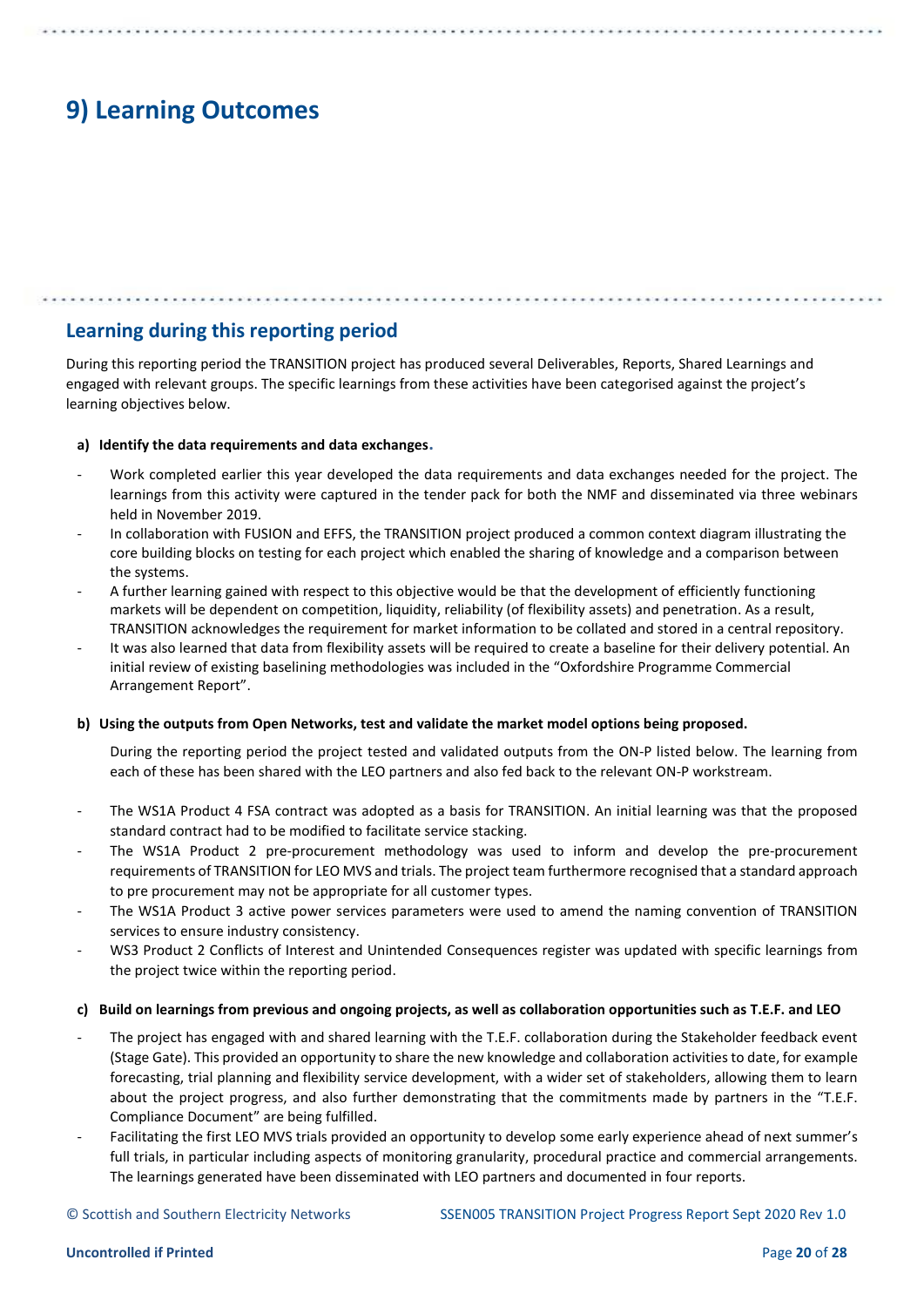The project has also liaised with two other SSEN NIC funded projects, namely MERLIN and RaaS. MERLIN has taken some learnings from TRANSITION and as a result is adopting the TRANSITION flexibility services for the purpose of running its simulation studies. TRANSITION has also shared learnings produced from the development of the Flexibility Contract with the RaaS project which is currently reviewing the content with the intention of adopting where applicable.

Finally, the TRANSITION project has built on the learnings from the following previous/ongoing innovation works:

- o Learning from NGESO have been built into market design and contracts to ensure consistency across markets, including payment reduction mechanisms.
- o We have built on learning from ENTIRE and Power Potential, particularly around procurement and baselining.
- o Building on an assessment of other industry initiatives such as: Cornwall Local Energy Markets, Project CommUNITY, RENeW Nexus, SonnenCommunity, Powerpeers, Vanderbron the project has developed learnings on Peer-to-peer services for example flexibility parameters.

The experience from those previous/ongoing works has been reviewed and refined with our LEO project partners and including throughout 'Oxfordshire Programme Commercial Arrangements' document;

- Establish system processing and visualisation requirements, including data protection and information security. The wider project team and internal stakeholders within SSEN have developed their knowledge on the IT security requirements of the NMF and WSC, which directly fed into the tender pack for the both systems, specifically within the functional and non- functional requirements.
- As a result of the LV network monitoring installation work, the data collected from the 30 installed units helped to develop our understanding for system processing and data protection, experience that was further fed back to the wider LEO project partners.

#### **d) Develop and test DSO Use Cases that will be tested within the project**

- A set of Basic Market Rules were developed during several "War Game" sessions held with industry wide stakeholders, with the learnings from this extremely valuable activity captured in "Market Rules Development Phase 1" report.
- Furthermore, the TRANSITION and FUSION projects jointly:
	- o Created a catalogue of services that exist or could exist in the ESO, DNO and P2P markets and provided proposals on standardisation.
	- o Created a use case and service description template and used it to define the services being considered by the project.

The output generated from the work has enabled both projects to share their learnings with ON-P.

#### **e) Evaluate stakeholder experience of DSO trials.**

During this reporting period no end to end DSO trials were planned; however the following activities under this learnings objective category have progressed, with valuable experience gained to support the next stage of the project:

© Scottish and Southern Electricity Networks SSEN005 TRANSITION Project Progress Report Sept 2020 Rev 1.0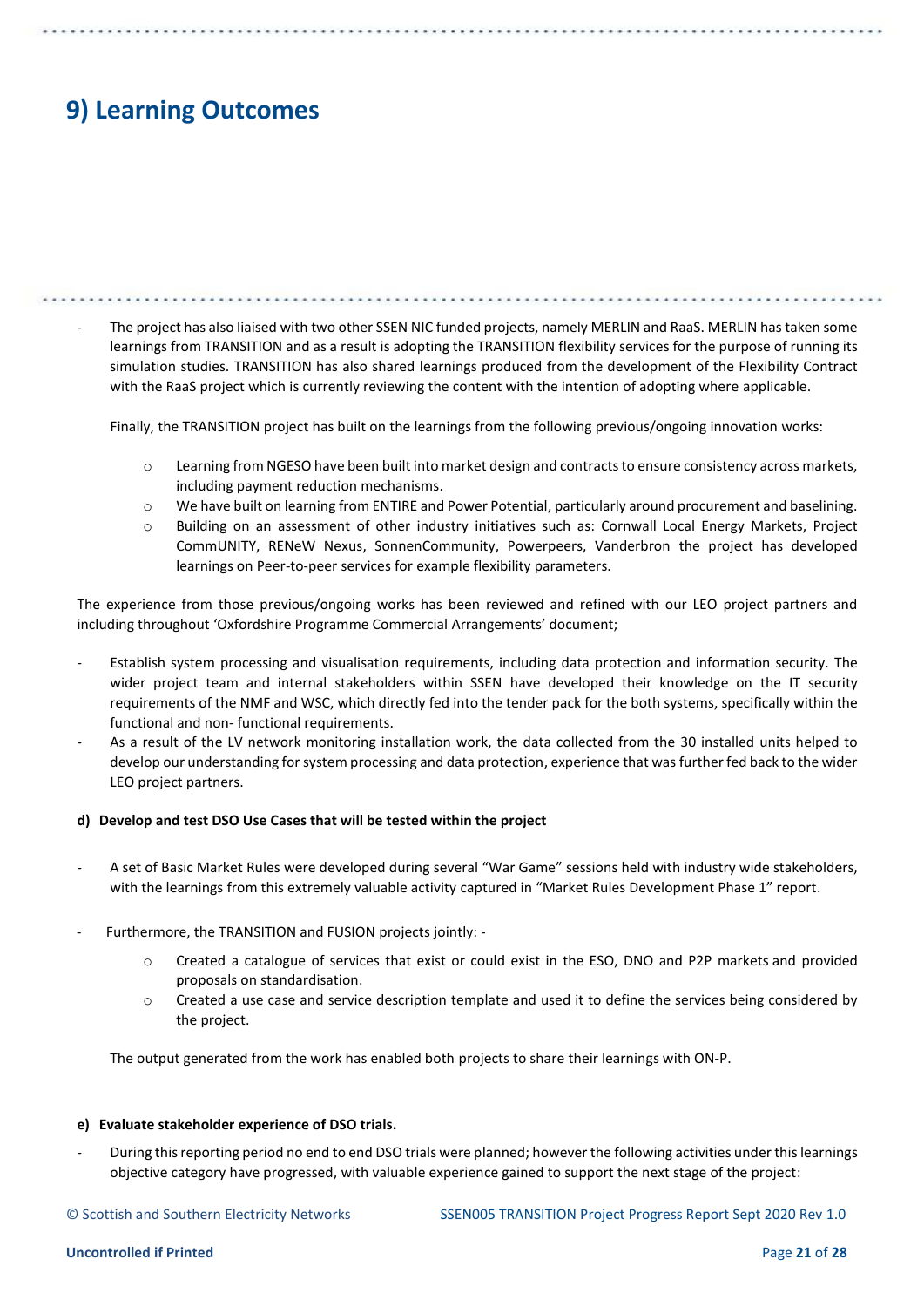- o Refer to c) above for learnings generated as part of the LEO MVS trials.
- o Published "Oxfordshire Programme Trial Strategy" report on the TRANSITION website on 4th February 2020. The knowledge collated in the report further helped to develop a strategic approach for trial deployment in the near future.

#### **f) Understand and communicate the requirements of an NMF/WSC Platform and the commercial mechanisms.**

- The TRANSITION project presented at Low Carbon Networks & Innovation Conference in Glasgow 2019. The dissemination presentation covered the functionality of the NMF and WSC and highlighted the collaboration opportunities associated with LEO. The slides from the presentation, "LCNI 2019 TRANSITION and LEO" are also available on the TRANSITION website, allowing a wide range of stakeholders to learn from our experience on these issues to date
- The project produced "Regulatory Roadmap and Impact Assessment" which allowed us to highlight learnings and key considerations based on DCUSA; CUSC; BSC and REC assessment.

### **g) Present the commercial interactions required for a DNO to transition to a DSO, develop and demonstrate NMF Platform tested on different network configurations**

TRANSITION is working closely with a wide range of industry stakeholders (e.g. the LEO partners) to understand the commercial interaction required for a complete "end to end" flexibility service definition and procurement approach. The project has also worked closely with ENWL and others to ensure that any learnings and conclusions from TRANSITION are as technology-neutral and solution-agnostic as possible, are transferable to other networks where appropriate, and can be deployed on different system configurations. Some examples of specific learnings under this objective category would be:

- An understanding of the commercial framework for service stacking was developed, requiring data input and software integration
- The theoretical benefits of dynamic auctions for service stacking are now better understood, reported and ready for testing prior to trials.
- NG-ESO service parameters are better understood and reflected in the TRANSITION contract and market development (i.e. penalty mechanisms and feasibility mechanism support in black start markets).
- P2P charging requirements were scoped, though continued development will be needed to understand the DSO role in P2P charges.
- Initial learning has been developed for the DSO processes required to help better understand the flexibility market, for example pre-procurement processes and auction mechanisms. Also, we gained a better understanding of where it would be beneficial to stimulate competition with extra short-term support (i.e. Capex support) for cost-effective longterm operation.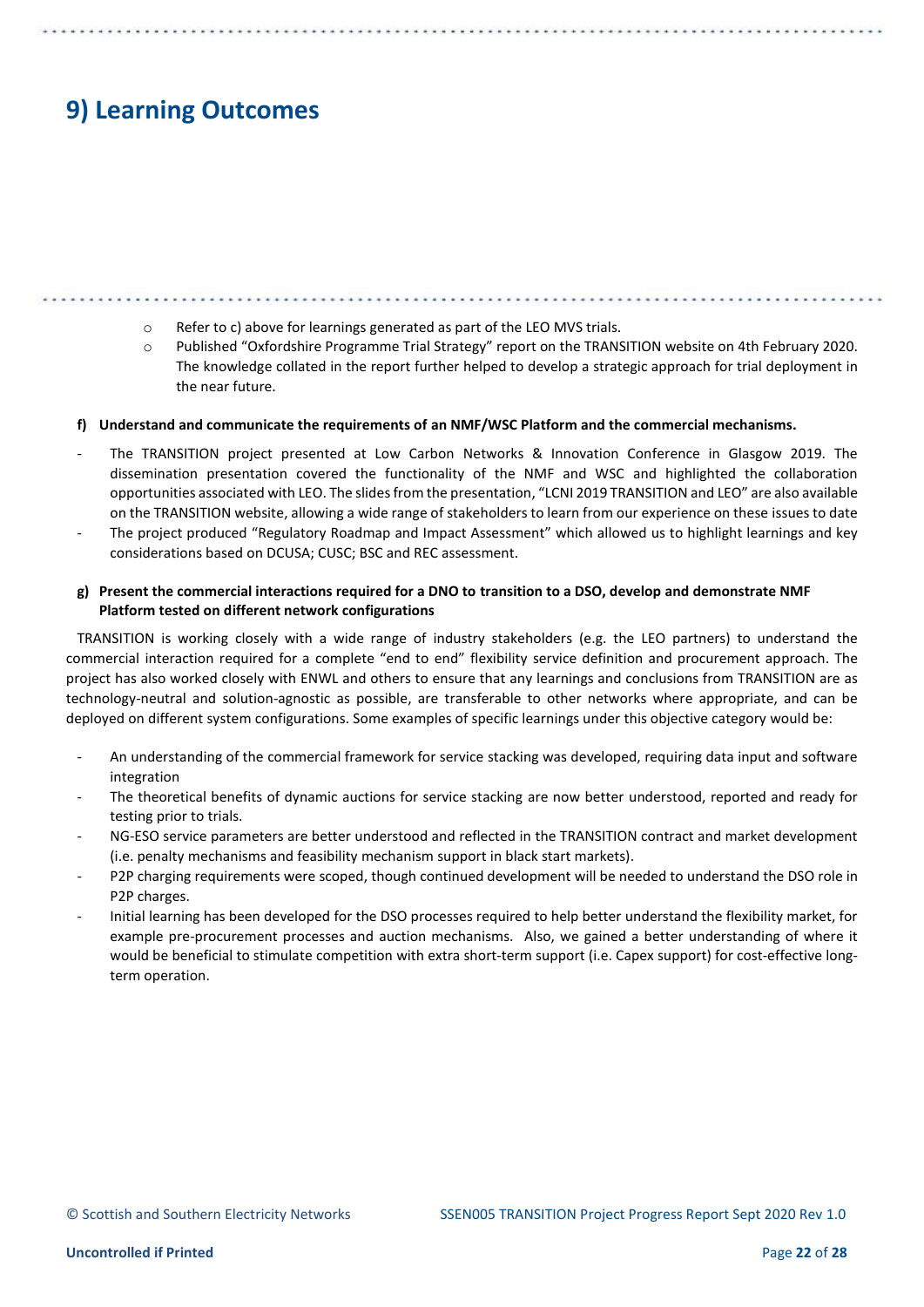# **10) IPR**

. . . . . . .

No relevant IPR has been generated or registered during this reporting period, and none is forecast to be generated or registered in the next reporting period.

. . . . .

*<u>CALLAND</u>* 

. . . . . . . .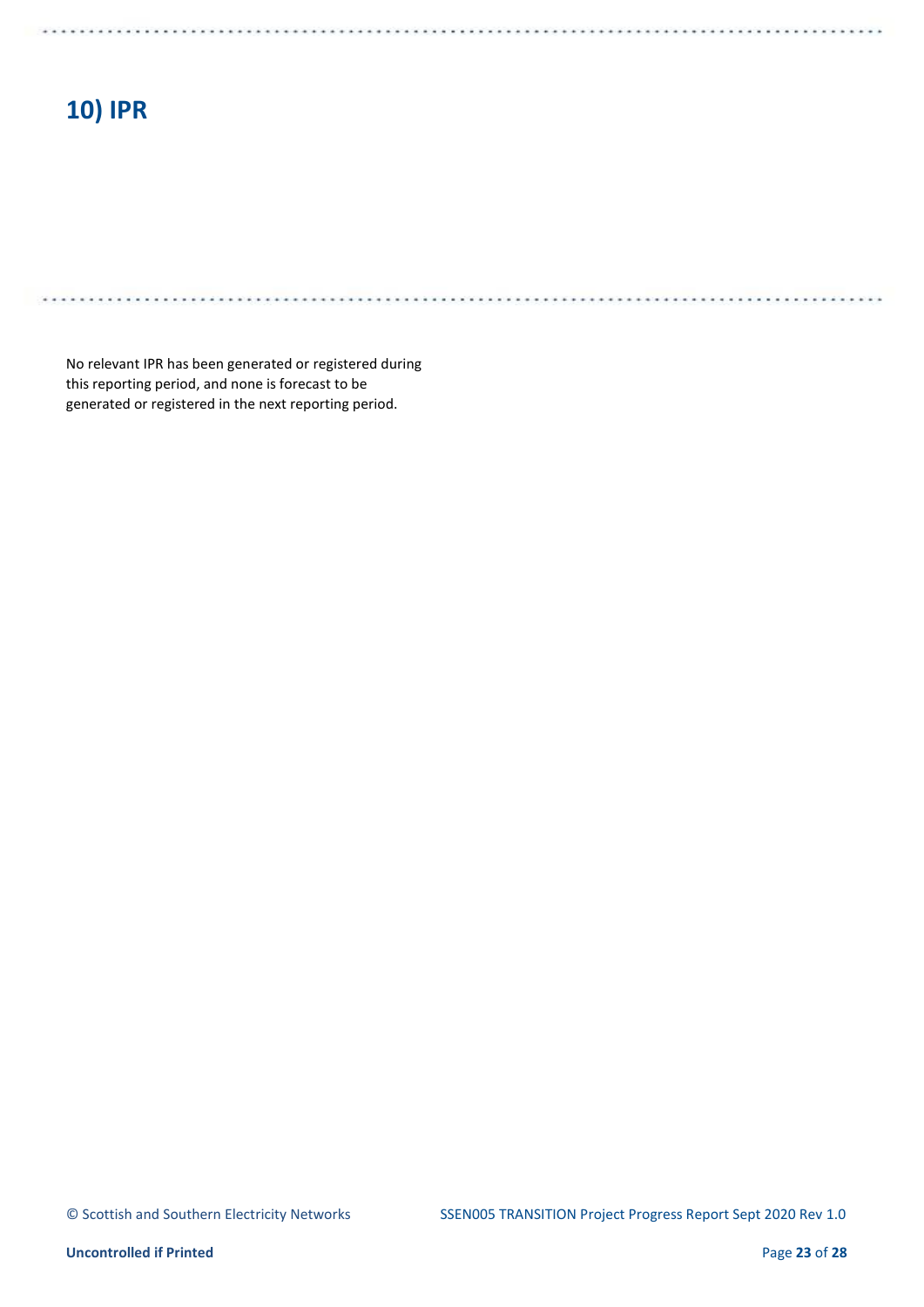# **11) Risk Management**

. . . . . . . . . . . .

### **Risk Management Plan**

The Project risk register is regularly reviewed by the Project team and the key Project risks are highlighted and discussed at project partner meetings, where mitigating actions are agreed.

. . . . . . . . . . . .

## **Risk Register**

The current Project Risk Register is provided in Appendix 2 (Confidential)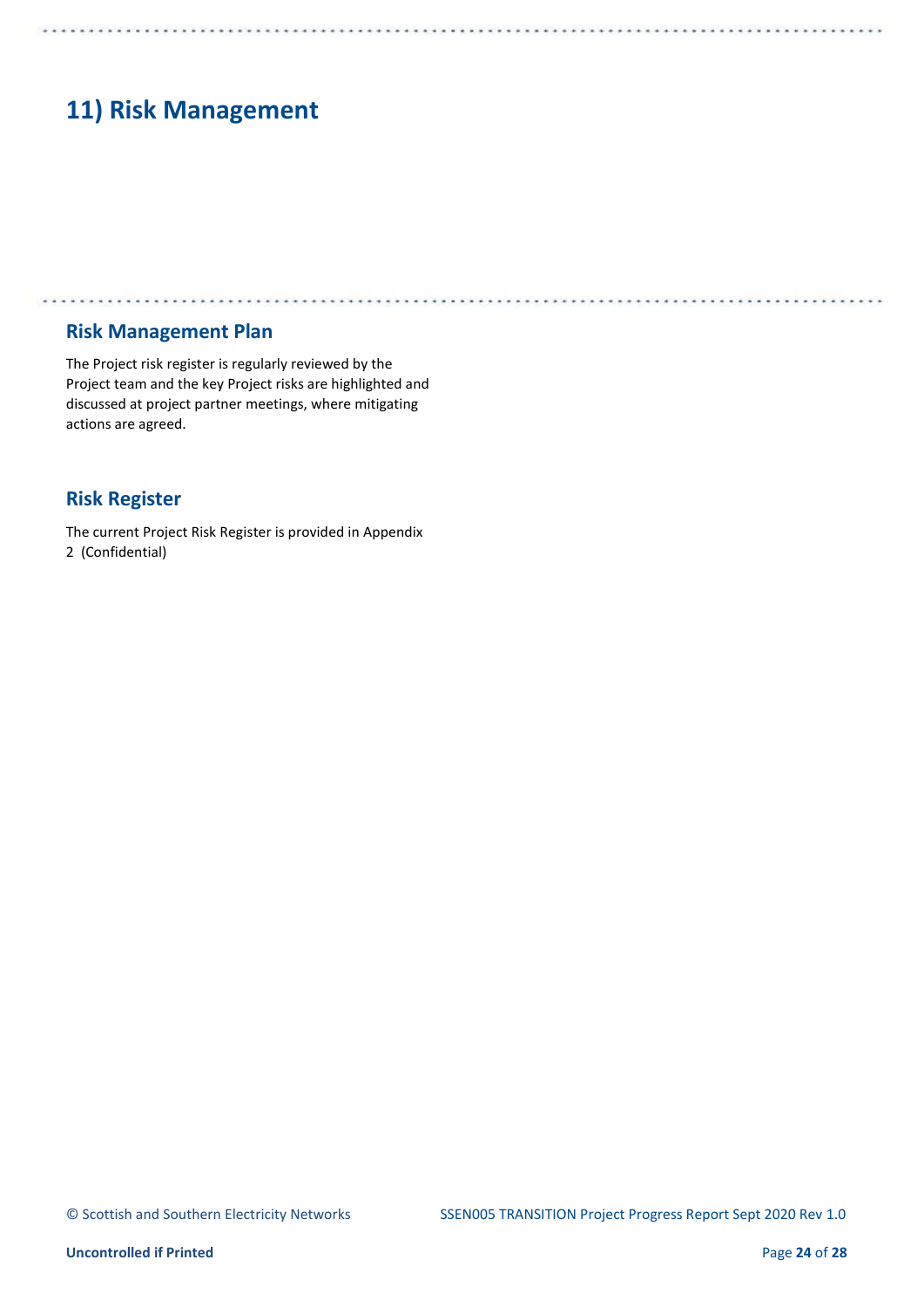## **12) Accuracy Assurance Statement**

### **PPR Preparation Steps**

To ensure that the information contained in this report is accurate and completed, the following steps have been taken, the report has been:

- o Prepared by the Project Manager;
- o Reviewed by the Project Team;
- o Reviewed by the Steering Group; and
- o Approved by the Project Director and Regulation.

## **Sign-off**

As the senior manager responsible for the TRANSITION Project, I confirm that the processes in place and steps taken to prepare this PPR are sufficiently robust and that the information provided is accurate and complete.

#### **Melanie Bryce**

Oxfordshire Programme Director Scottish and Southern Electricity Networks **Date** 

\*\*\*\*\*\*\*\*\*\*\*\*\*\*\*\*\*\*\*\*\*\*\*\*\*\*\*\*\*\*\*\*\*\*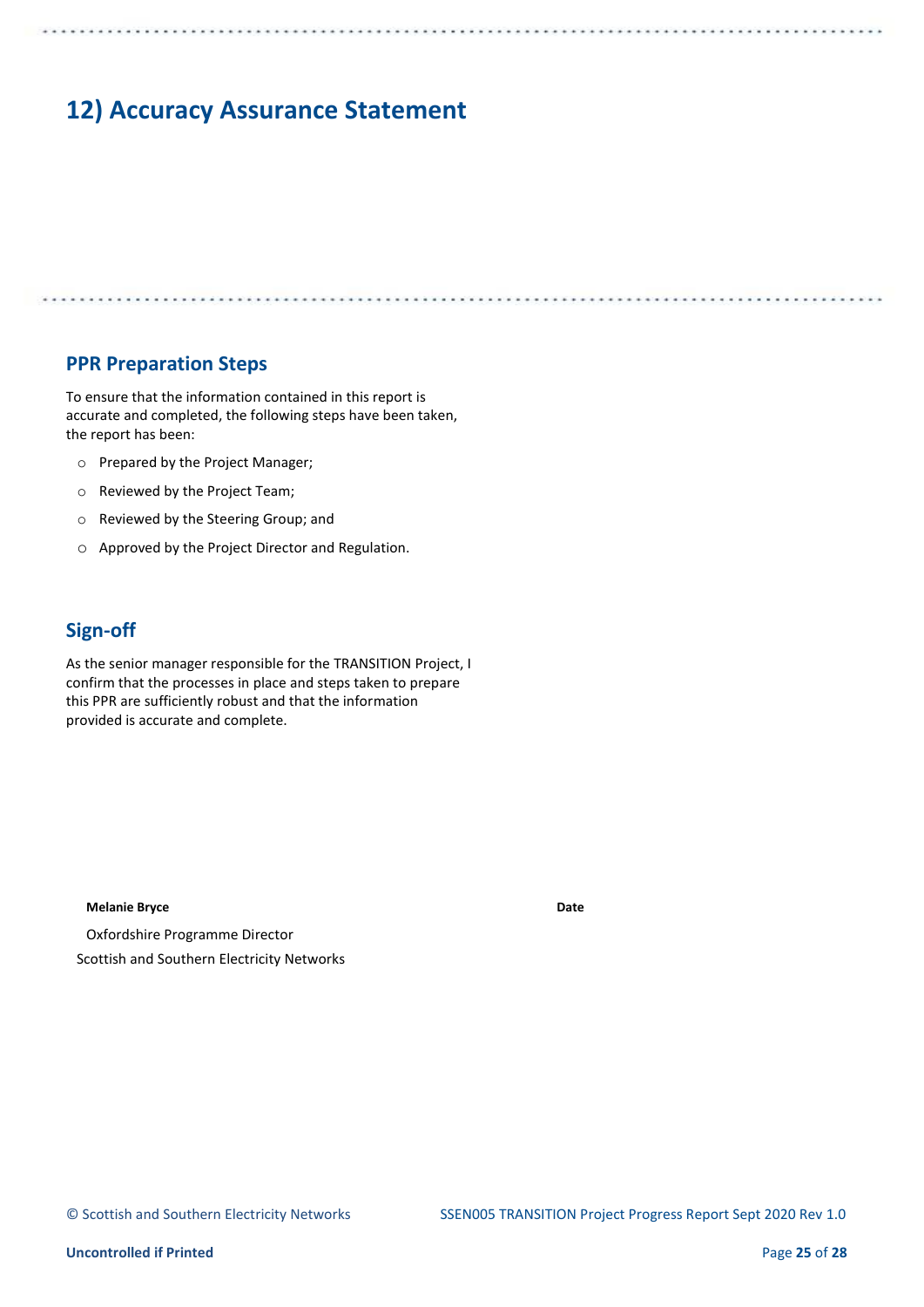# **13) Material Change Information**

In reference to the Electricity Network Innovation Competition (NIC) Governance Document version 3.0, the project can confirm that no material change has occurred within the reporting period.

**ALC** 

M.A.

 $1.1.1.1.1$ 

 $\cdots$ 

. . . . . . . . . . . . . .

. . . . . . . . . . . .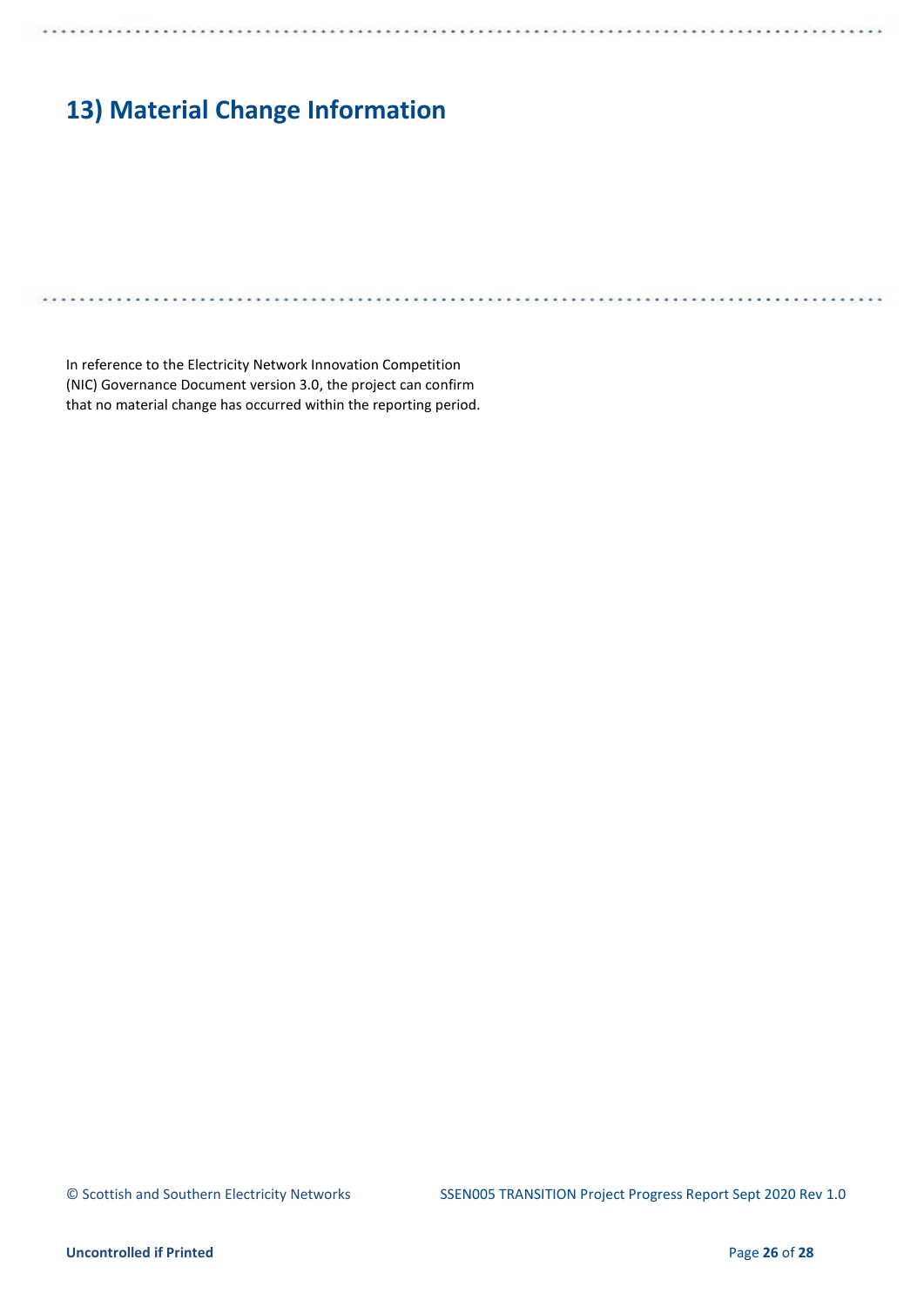## **14) Appendices**

. . . . . . . .

. . . . . .

**Appendix 1** 

Project Bank Account Statement

**Appendix 2** 

Risk Register